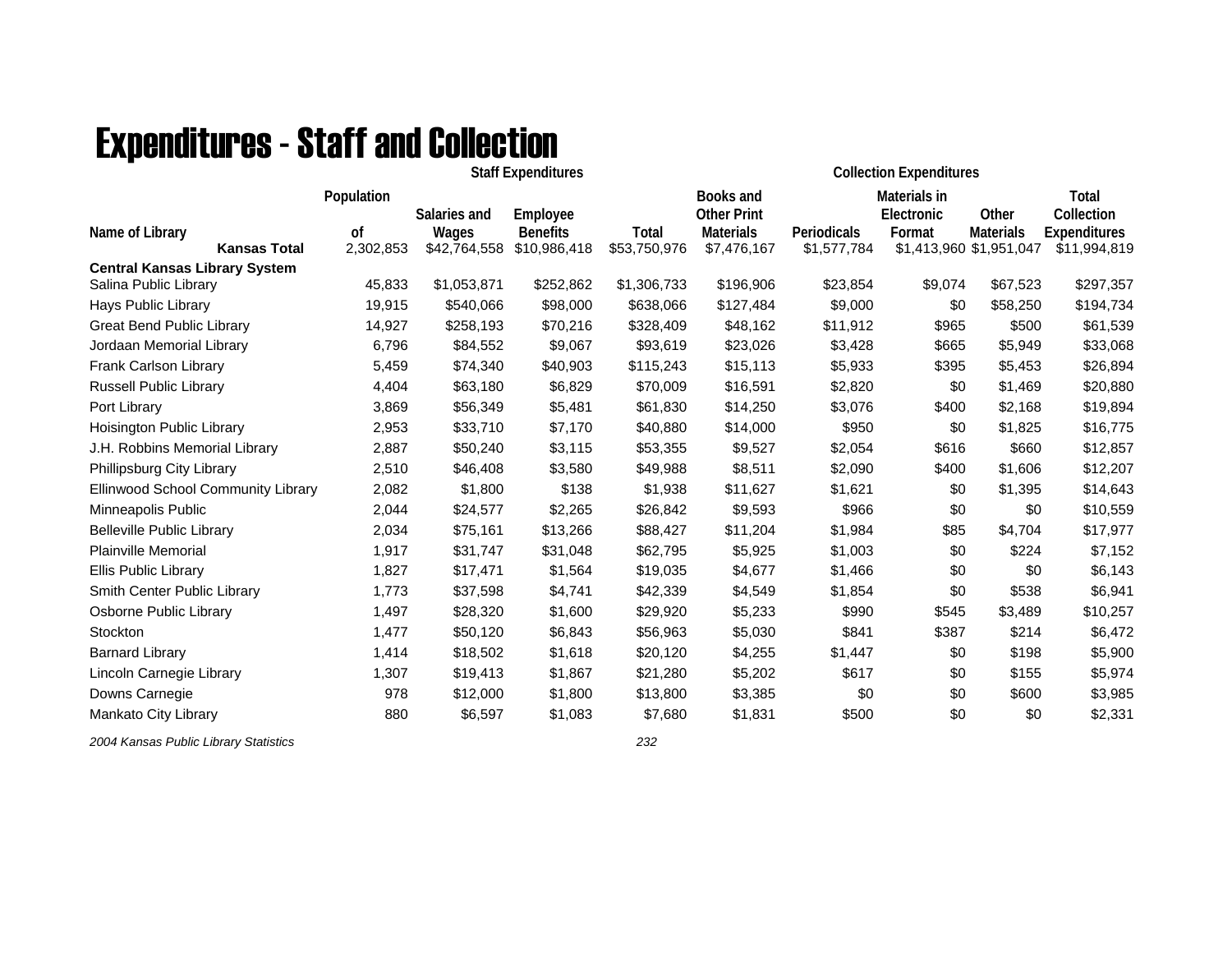|                                        |                 |                       | <b>Staff Expenditures</b>       |                              | <b>Collection Expenditures</b>  |                            |              |                                             |                                     |
|----------------------------------------|-----------------|-----------------------|---------------------------------|------------------------------|---------------------------------|----------------------------|--------------|---------------------------------------------|-------------------------------------|
|                                        | Population      |                       |                                 |                              | Books and                       |                            | Materials in |                                             | Total                               |
|                                        |                 | Salaries and          | Employee                        |                              | <b>Other Print</b>              |                            | Electronic   | Other                                       | Collection                          |
| Name of Library<br><b>Kansas Total</b> | οf<br>2,302,853 | Wages<br>\$42,764,558 | <b>Benefits</b><br>\$10,986,418 | <b>Total</b><br>\$53,750,976 | <b>Materials</b><br>\$7,476,167 | Periodicals<br>\$1,577,784 | Format       | <b>Materials</b><br>\$1,413,960 \$1,951,047 | <b>Expenditures</b><br>\$11,994,819 |
| <b>Central Kansas Library System</b>   |                 |                       |                                 |                              |                                 |                            |              |                                             |                                     |
| Independent Township                   | 816             | \$12,882              | \$2,048                         | \$14,930                     | \$2,160                         | \$21                       | \$788        | \$252                                       | \$3,221                             |
| Lang Memorial                          | 765             | \$12,742              | \$0                             | \$12,742                     | \$2,473                         | \$249                      | \$699        | \$0                                         | \$3,421                             |
| Randolph-Decker Pub. Lib.              | 721             | \$5,900               | \$905                           | \$6,805                      | \$2,500                         | \$150                      | \$100        | \$0                                         | \$2,750                             |
| Logan Public Library                   | 566             | \$4,545               | \$760                           | \$5,305                      | \$1,337                         | \$443                      | \$0          | \$193                                       | \$1,973                             |
| Kanopolis Public Library               | 524             | \$6,467               | \$248                           | \$6,715                      | \$1,500                         | \$100                      | \$0          | \$160                                       | \$1,760                             |
| Glasco City Library                    | 509             | \$5,622               | \$433                           | \$6,055                      | \$1,329                         | \$431                      | \$0          | \$500                                       | \$2,260                             |
| Cawker City Public Library             | 504             | \$11,164              | \$0                             | \$11,164                     | \$1,384                         | \$218                      | \$0          | \$378                                       | \$1,980                             |
| Kensington Community/School Library    | 492             | \$5,451               | \$0                             | \$5,451                      | \$2,272                         | \$621                      | \$0          | \$1,419                                     | \$4,312                             |
| Delphos Public Library                 | 459             | \$7,014               | \$1,179                         | \$8,193                      | \$1,250                         | \$152                      | \$6          | \$0                                         | \$1,408                             |
| Jewell                                 | 447             | \$6,858               | \$525                           | \$7,383                      | \$1,112                         | \$141                      | \$103        | \$842                                       | \$2,198                             |
| Glen Elder Library                     | 422             | \$3,418               | \$261                           | \$3,679                      | \$1,378                         | \$273                      | \$0          | \$40                                        | \$1,691                             |
| Lucas Public Library                   | 416             | \$5,259               | \$434                           | \$5,693                      | \$922                           | \$84                       | \$12         | \$0                                         | \$1,018                             |
| <b>Gypsum Community Library</b>        | 401             | \$4,335               | \$357                           | \$4,692                      | \$713                           | \$276                      | \$2,335      | \$0                                         | \$989                               |
| Scandia                                | 387             | \$4,291               | \$0                             | \$4,291                      | \$1,626                         | \$246                      | \$0          | \$0                                         | \$1,872                             |
| Jamestown City Library                 | 387             | \$3,989               | \$300                           | \$4,289                      | \$1,113                         | \$280                      | \$0          | \$0                                         | \$1,393                             |
| <b>Otis Community Library</b>          | 316             | \$5,616               | \$0                             | \$5,616                      | \$2,214                         | \$185                      | \$1,100      | \$1,468                                     | \$3,867                             |
| Sylvan Grove Public Library            | 310             | \$5,239               | \$802                           | \$6,041                      | \$900                           | \$210                      | \$50         | \$270                                       | \$1,380                             |
| <b>Courtland Community Library</b>     | 302             | \$3,541               | \$542                           | \$4,083                      | \$1,084                         | \$236                      | \$0          | \$15                                        | \$1,335                             |
| Mccracken Public Library               | 293             | \$4,626               | \$0                             | \$4,626                      | \$1,195                         | \$265                      | \$625        | \$0                                         | \$2,085                             |
| Lebanon Community Library              | 279             | \$5,040               | \$386                           | \$5,426                      | \$1,257                         | \$395                      | \$48         | \$150                                       | \$1,850                             |
| Palco Public Library                   | 235             | \$4,611               | \$0                             | \$4,611                      | \$209                           | \$128                      | \$0          | \$0                                         | \$337                               |
| <b>Burr Oak City Library</b>           | 234             | \$0                   | \$0                             | \$0                          | \$1,438                         | \$78                       | \$20         | \$502                                       | \$2,038                             |
| <b>Bison Community Library</b>         | 221             | \$5,074               | \$0                             | \$5,074                      | \$665                           | \$160                      | \$0          | \$150                                       | \$975                               |
| Kirwin City Library                    | 218             | \$1,800               | \$0                             | \$1,800                      | \$2,697                         | \$102                      | \$0          | \$0                                         | \$2,799                             |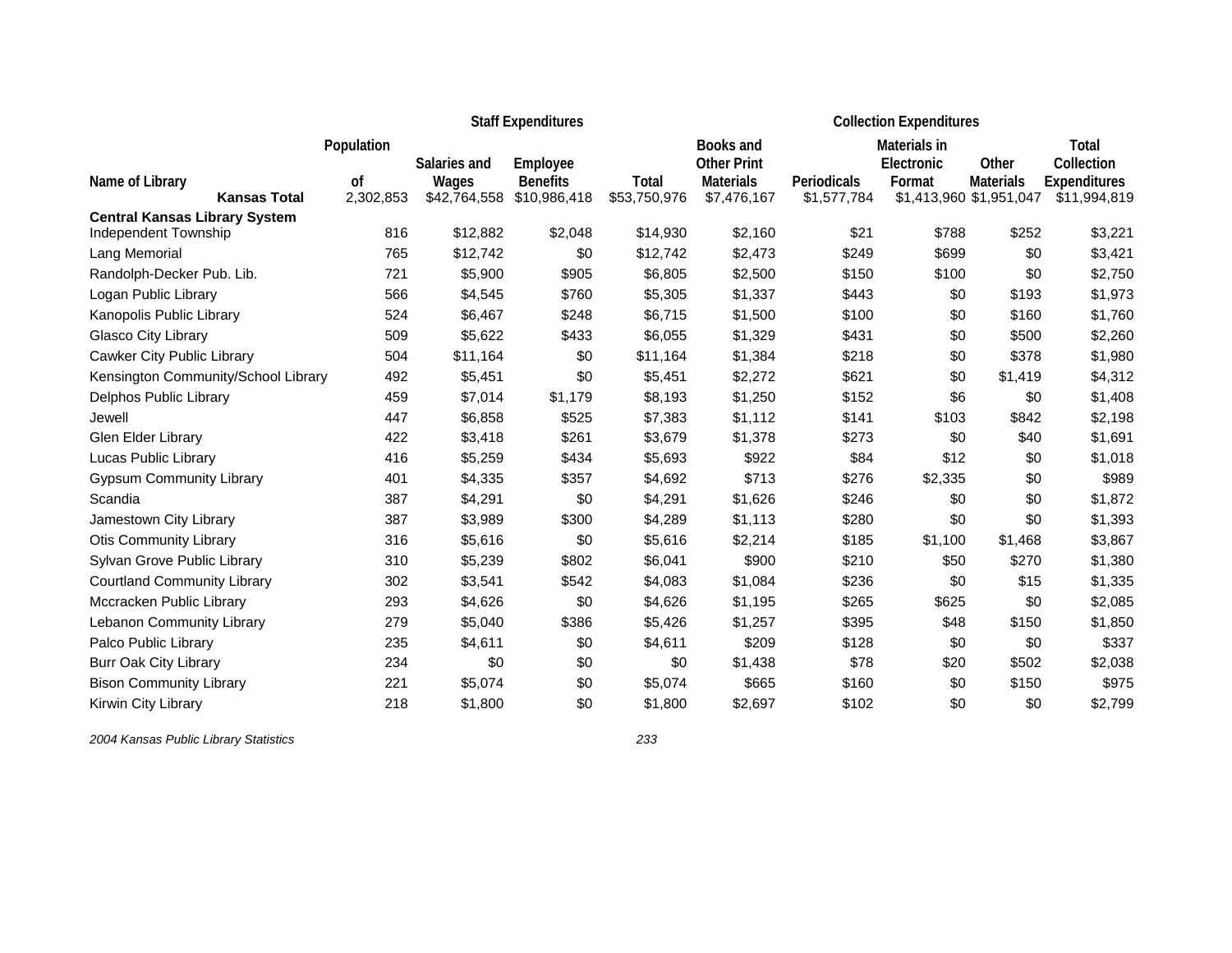|                                      |            |              | <b>Staff Expenditures</b> |              | <b>Collection Expenditures</b>  |                    |                            |                         |                     |
|--------------------------------------|------------|--------------|---------------------------|--------------|---------------------------------|--------------------|----------------------------|-------------------------|---------------------|
|                                      | Population | Salaries and | Employee                  |              | Books and<br><b>Other Print</b> |                    | Materials in<br>Electronic | Other                   | Total<br>Collection |
| Name of Library                      | 0f         | Wages        | <b>Benefits</b>           | Total        | Materials                       | <b>Periodicals</b> | Format                     | <b>Materials</b>        | <b>Expenditures</b> |
| <b>Kansas Total</b>                  | 2,302,853  | \$42,764,558 | \$10,986,418              | \$53,750,976 | \$7,476,167                     | \$1,577,784        |                            | \$1,413,960 \$1,951,047 | \$11,994,819        |
| <b>Central Kansas Library System</b> |            |              |                           |              |                                 |                    |                            |                         |                     |
| Luray City Library                   | 188        | \$2.422      | \$0                       | \$2,422      | \$626                           | \$45               | \$0                        | \$122                   | \$793               |
| Long Island Community Library        | 148        | \$900        | \$0                       | \$900        | \$1.313                         | \$79               | \$0                        | \$0                     | \$1,392             |
| Rae Hobson Memorial Library          | 147        | \$2,549      | \$195                     | \$2,744      | \$551                           | \$20               | \$0                        | \$0                     | \$571               |
| Sunshine City Library                | 134        | \$0          | \$0                       | \$0          | \$1,219                         | \$180              | \$2,896                    | \$977                   | \$5,272             |
| Gaylord City Library                 | 131        | \$0          | \$0                       | \$0          | \$122                           | \$0                | \$0                        | \$0                     | \$122               |
| Formoso Public Library               | 116        | \$2.645      | \$182                     | \$2,827      | \$187                           | \$249              | \$0                        | \$16                    | \$452               |
| Randall Public Library               | 77         | \$2,591      | \$179                     | \$2,770      | \$292                           | \$368              | \$49                       | \$0                     | \$709               |
| <b>System Total</b>                  | 139.948    | \$2,730,806  | \$574.792                 | \$3,305,598  | \$585,119                       | \$84,791           | \$22,363                   | \$164.374               | \$852,762           |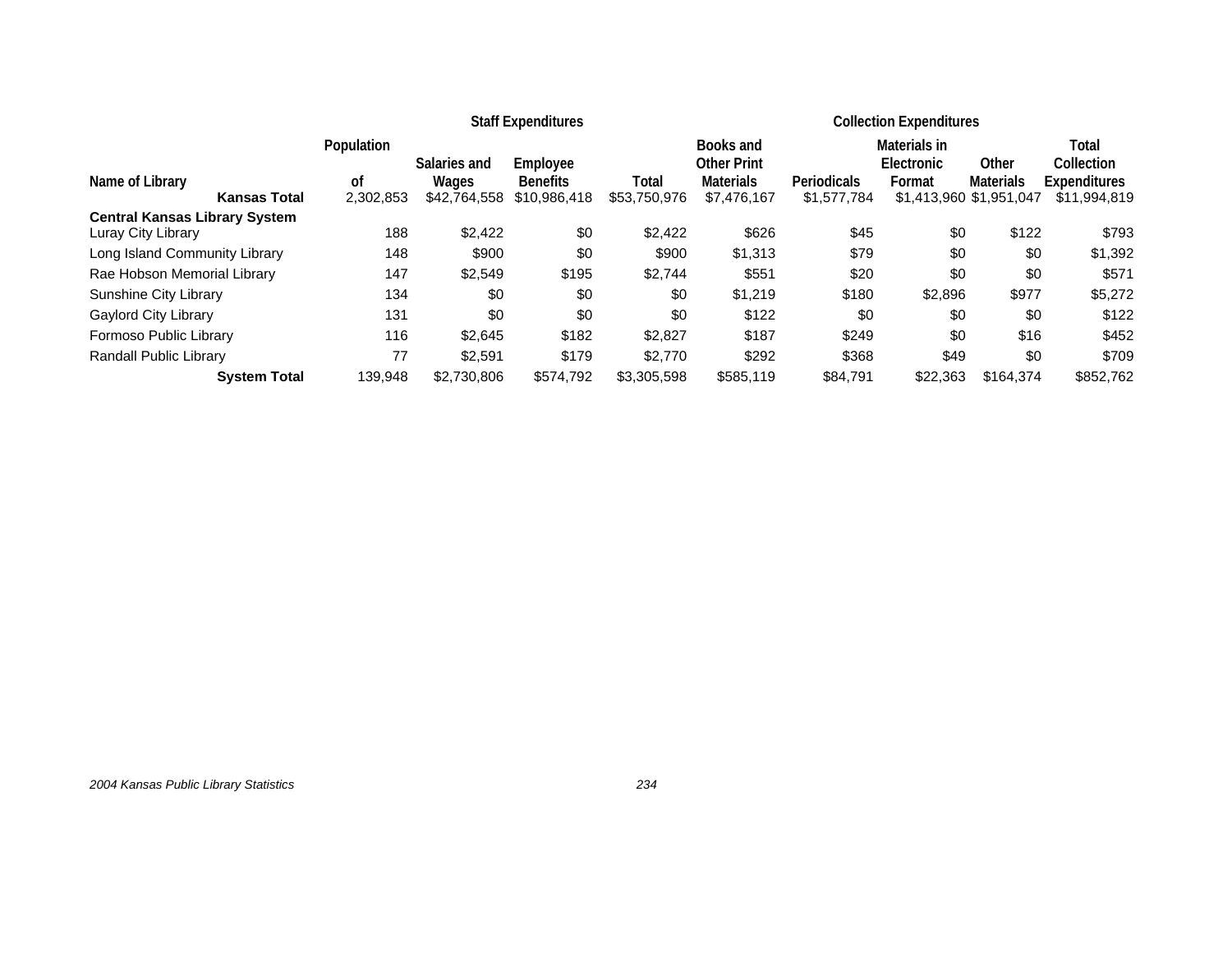|                                                                   |               |              | <b>Staff Expenditures</b> |              | <b>Collection Expenditures</b> |             |              |                         |                     |
|-------------------------------------------------------------------|---------------|--------------|---------------------------|--------------|--------------------------------|-------------|--------------|-------------------------|---------------------|
|                                                                   | Population    |              |                           |              | Books and                      |             | Materials in |                         | Total               |
|                                                                   |               | Salaries and | Employee                  |              | <b>Other Print</b>             |             | Electronic   | Other                   | Collection          |
| Name of Library                                                   | <sub>of</sub> | Wages        | <b>Benefits</b>           | Total        | <b>Materials</b>               | Periodicals | Format       | <b>Materials</b>        | <b>Expenditures</b> |
| <b>Kansas Total</b><br><b>North Central Kansas Library System</b> | 2,302,853     | \$42,764,558 | \$10,986,418              | \$53,750,976 | \$7,476,167                    | \$1,577,784 |              | \$1,413,960 \$1,951,047 | \$11,994,819        |
| Manhattan Public Library                                          | 44,733        | \$1,014,093  | \$200,911                 | \$1,215,004  | \$208,249                      | \$29,786    | \$20,405     | \$36,915                | \$295,355           |
| Emporia Public Library                                            | 32,516        | \$425,435    | \$38,462                  | \$463,897    | \$60,139                       | \$10,111    | \$562        | \$17,775                | \$88,587            |
| Dorothy Bramlage Public Library                                   | 26,313        | \$308,034    | \$76,884                  | \$384,918    | \$57,431                       | \$8,752     | \$2,369      | \$10,335                | \$78,887            |
| Pottawatomie Wabaunsee Regional<br>Library                        | 21,222        | \$182,784    | \$19,712                  | \$202,496    | \$35,942                       | \$3,695     | \$0          | \$3,398                 | \$43,035            |
| Abilene Public Library                                            | 6,456         | \$112,196    | \$22,388                  | \$134,584    | \$11,888                       | \$3,993     | \$0          | \$4,620                 | \$20,501            |
| Clay Center Carnegie Library                                      | 4,405         | \$51,512     | \$6,500                   | \$58,012     | \$12,000                       | \$3,800     | \$0          | \$2,000                 | \$17,800            |
| Wamego Public Library                                             | 4,237         | \$77,251     | \$7,279                   | \$84,530     | \$16,517                       | \$1,621     | \$0          | \$2,573                 | \$20,711            |
| Marysville Public Library                                         | 3,133         | \$88,452     | \$21,602                  | \$110,054    | \$27,819                       | \$2,752     | \$412        | \$3,147                 | \$34,130            |
| Hillsboro Public Library                                          | 2,839         | \$26,869     | \$7,516                   | \$34,385     | \$10,319                       | \$2,577     | \$1,804      | \$3,200                 | \$17,900            |
| Herington Public Library                                          | 2,491         | \$20,051     | \$2,400                   | \$22,451     | \$6,095                        | \$1,180     | \$0          | \$462                   | \$7,737             |
| <b>Council Grove Public Library</b>                               | 2,275         | \$37,227     | \$4,440                   | \$41,667     | \$9,942                        | \$1,607     | \$0          | \$2,041                 | \$13,590            |
| Marion City Library                                               | 2,058         | \$39,165     | \$4,307                   | \$43,472     | \$8,776                        | \$2,168     | \$50         | \$1,561                 | \$12,555            |
| Peabody Township Llibrary                                         | 1,523         | \$7,230      | \$0                       | \$7,230      | \$640                          | \$655       | \$0          | \$237                   | \$1,532             |
| Americus Township Library                                         | 1,518         | \$16,104     | \$1,640                   | \$17,744     | \$7,728                        | \$232       | \$0          | \$202                   | \$8,162             |
| Chapman Public Library                                            | 1,252         | \$11,986     | \$392                     | \$12,378     | \$3,331                        | \$1,080     | \$80         | \$120                   | \$4,611             |
| Cottonwood Falls/Burnley Memorial                                 | 1,183         | \$11,415     | \$0                       | \$11,415     | \$5,206                        | \$369       | \$0          | \$0                     | \$5,575             |
| Washington Library                                                | 1,168         | \$16,793     | \$1,116                   | \$17,909     | \$5,363                        | \$466       | \$0          | \$0                     | \$5,829             |
| Solomon Public Library                                            | 1,062         | \$11,868     | \$2,373                   | \$14,241     | \$3,219                        | \$661       | \$0          | \$328                   | \$4,208             |
| <b>Blue Rapids Public Library</b>                                 | 1,061         | \$7,498      | \$621                     | \$8,119      | \$1,998                        | \$332       | \$0          | \$17                    | \$2,347             |
| Hartford/Elmendaro Township                                       | 954           | \$7,734      | \$624                     | \$8,358      | \$4,407                        | \$186       | \$1,750      | \$508                   | \$6,851             |
| <b>Hillcrest Library</b>                                          | 900           | \$7,650      | \$0                       | \$7,650      | \$541                          | \$680       | \$0          | \$320                   | \$1,541             |
| Wakefield Public Library                                          | 854           | \$12,148     | \$1,818                   | \$13,966     | \$3,225                        | \$288       | \$0          | \$0                     | \$3,513             |
| <b>Enterprise Public Library</b>                                  | 823           | \$9,278      | \$753                     | \$10,031     | \$3,333                        | \$630       | \$0          | \$1,036                 | \$4,999             |
| Lyon County Library Dist. #1                                      | 817           | \$8,398      | \$652                     | \$9,050      | \$3,392                        | \$179       | \$0          | \$207                   | \$3,778             |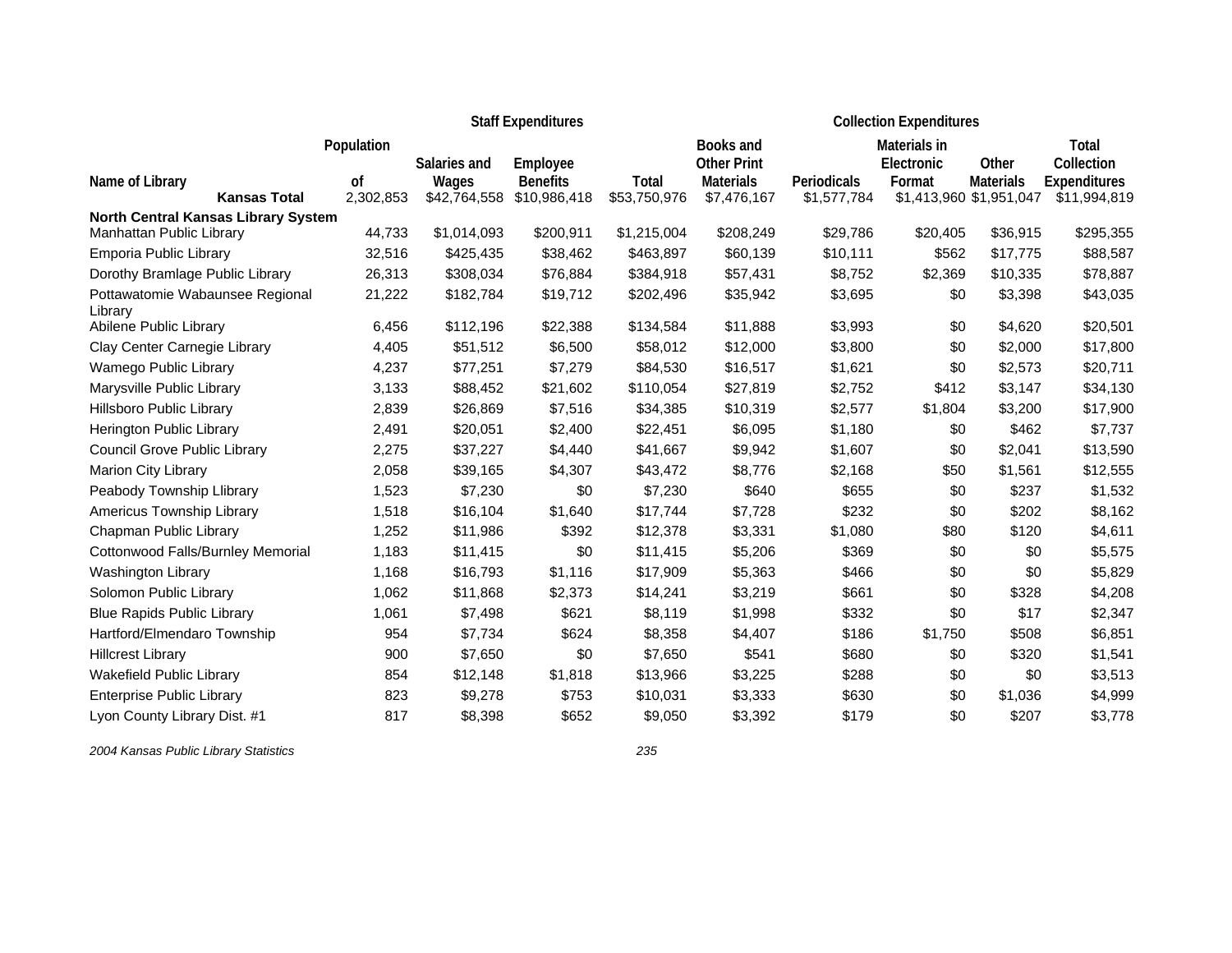|                                            |                     |            |              | <b>Staff Expenditures</b> |              | <b>Collection Expenditures</b> |             |                   |                         |                     |
|--------------------------------------------|---------------------|------------|--------------|---------------------------|--------------|--------------------------------|-------------|-------------------|-------------------------|---------------------|
|                                            |                     | Population |              |                           |              | Books and                      |             | Materials in      |                         | Total               |
|                                            |                     |            | Salaries and | Employee                  |              | <b>Other Print</b>             |             | <b>Electronic</b> | Other                   | Collection          |
| Name of Library                            |                     | οf         | Wages        | <b>Benefits</b>           | Total        | <b>Materials</b>               | Periodicals | Format            | <b>Materials</b>        | <b>Expenditures</b> |
|                                            | <b>Kansas Total</b> | 2,302,853  | \$42,764,558 | \$10,986,418              | \$53,750,976 | \$7,476,167                    | \$1,577,784 |                   | \$1,413,960 \$1,951,047 | \$11,994,819        |
| <b>North Central Kansas Library System</b> |                     |            |              |                           |              |                                |             |                   |                         |                     |
| Frankfort City Library                     |                     | 817        | \$12,152     | \$3,893                   | \$16,045     | \$3,504                        | \$215       | \$206             | \$471                   | \$4,396             |
| Florence Public Library                    |                     | 667        | \$6,814      | \$537                     | \$7,351      | \$1,278                        | \$281       | \$0               | \$120                   | \$1,679             |
| Waterville Public Library                  |                     | 646        | \$10,321     | \$0                       | \$10,321     | \$1,299                        | \$25        | \$31              | \$280                   | \$1,635             |
| Hanover Public                             |                     | 605        | \$3,137      | \$670                     | \$3,807      | \$6,163                        | \$778       | \$0               | \$452                   | \$7,393             |
| Goessel Public Library                     |                     | 557        | \$13,395     | \$2,151                   | \$15,546     | \$2,389                        | \$539       | \$0               | \$396                   | \$3,324             |
| <b>Clifton Public Library</b>              |                     | 520        | \$5,474      | \$0                       | \$5,474      | \$1,059                        | \$0         | \$0               | \$0                     | \$1,059             |
| <b>Whitecity Public Library</b>            |                     | 497        | \$176        | \$0                       | \$176        | \$3,249                        | \$239       | \$500             | \$1,200                 | \$5,188             |
| Leonardville City Library                  |                     | 439        | \$3,380      | \$0                       | \$3,380      | \$6,052                        | \$0         | \$842             | \$0                     | \$6,894             |
| <b>Axtell Public Library</b>               |                     | 433        | \$4,200      | \$0                       | \$4,200      | \$276                          | \$87        | \$0               | \$120                   | \$483               |
| Hope Community Library                     |                     | 367        | \$2,020      | \$0                       | \$2,020      | \$1,075                        | \$24        | \$0               | \$19                    | \$1,118             |
| Elm Creek Township Library                 |                     | 364        | \$2,825      | \$0                       | \$2,825      | \$259                          | \$0         | \$0               | \$0                     | \$259               |
| Dwight Public Library                      |                     | 331        | \$0          | \$0                       | \$0          | \$1,195                        | \$57        | \$0               | \$0                     | \$1,252             |
| Agra/F Lee Doctor Library                  |                     | 290        | \$2,537      | \$0                       | \$2,537      | \$394                          | \$508       | \$0               | \$234                   | \$1,136             |
| <b>Burns Public Library</b>                |                     | 278        | \$865        | \$0                       | \$865        | \$400                          | \$0         | \$0               | \$187                   | \$587               |
| Summerfield Public Library                 |                     | 206        | \$1,978      | \$0                       | \$1,978      | \$445                          | \$57        | \$0               | \$50                    | \$552               |
| Vermillion Public Library                  |                     | 101        | \$0          | \$0                       | \$0          | \$892                          | \$50        | \$0               | \$1,249                 | \$2,191             |
|                                            | <b>System Total</b> | 172,911    | \$2,580,445  | \$429,641                 | \$3,010,086  | \$537,429                      | \$80,660    | \$29,011          | \$95,780                | \$742,880           |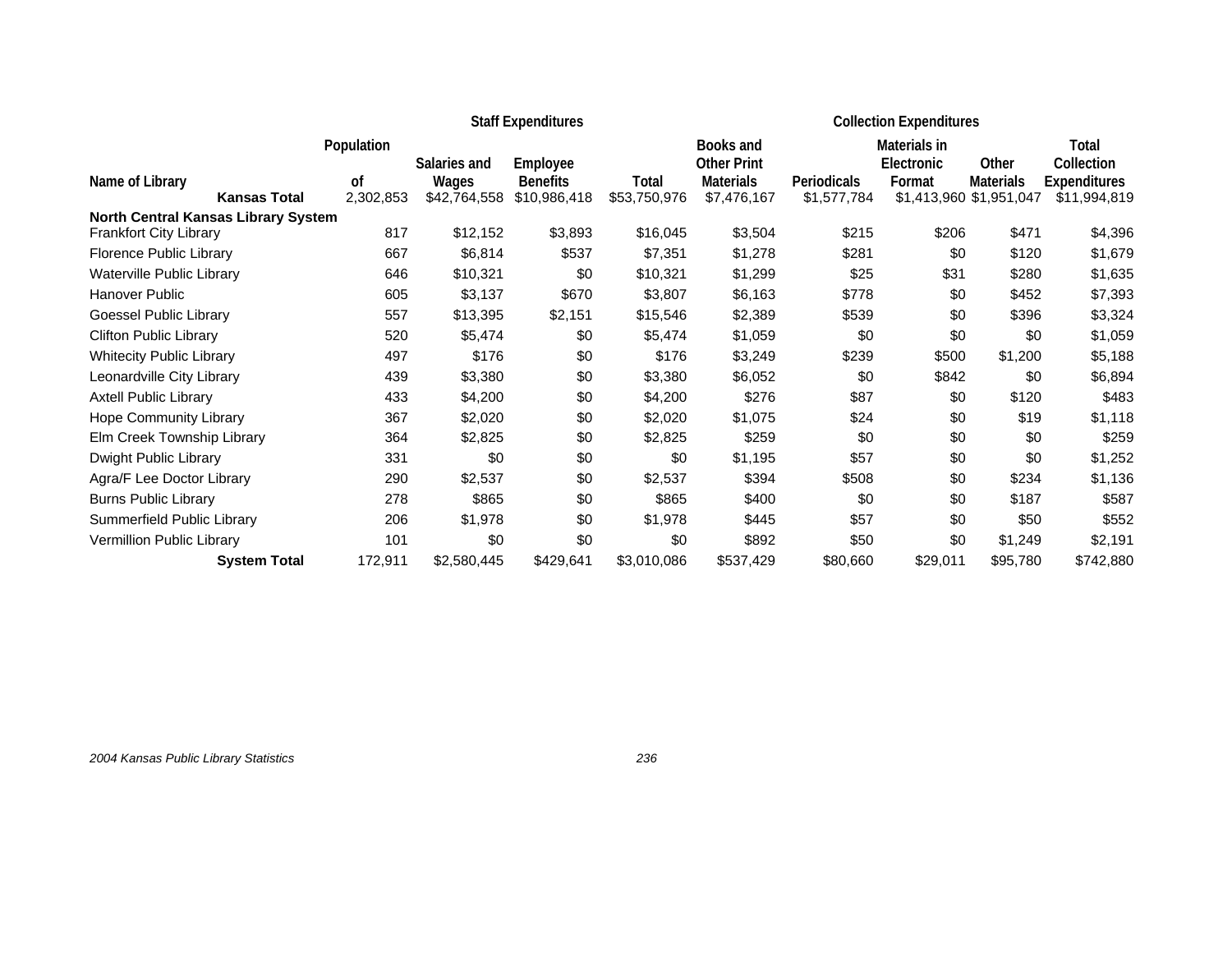|                                                 |                            |                       | <b>Staff Expenditures</b>       |                       | <b>Collection Expenditures</b>  |                            |              |                                             |                                     |
|-------------------------------------------------|----------------------------|-----------------------|---------------------------------|-----------------------|---------------------------------|----------------------------|--------------|---------------------------------------------|-------------------------------------|
|                                                 | Population                 |                       |                                 |                       | Books and                       |                            | Materials in |                                             | Total                               |
|                                                 |                            | Salaries and          | Employee                        |                       | <b>Other Print</b>              |                            | Electronic   | Other                                       | Collection                          |
| Name of Library<br><b>Kansas Total</b>          | <sub>of</sub><br>2,302,853 | Wages<br>\$42,764,558 | <b>Benefits</b><br>\$10,986,418 | Total<br>\$53,750,976 | <b>Materials</b><br>\$7,476,167 | Periodicals<br>\$1,577,784 | Format       | <b>Materials</b><br>\$1,413,960 \$1,951,047 | <b>Expenditures</b><br>\$11,994,819 |
| <b>Northeast Kansas Library System</b>          |                            |                       |                                 |                       |                                 |                            |              |                                             |                                     |
| Johnson County Library                          | 381,237                    | \$7,999,177           | \$3,191,422                     | \$11,190,599          | \$1,063,271                     | \$659,703                  | \$415,000    | \$504,014                                   | \$2,227,048                         |
| Topeka & Shawnee County Public Library          | 167,063                    | \$6,469,963           | \$2,206,496                     | \$8,676,459           | \$905,669                       | \$106,861                  | \$478,070    | \$399,153                                   | \$1,889,753                         |
| Kansas City, Kansas Public Library              | 150,316                    | \$3,595,295           | \$592,004                       | \$4,187,299           | \$373,557                       | \$131,467                  | \$90,559     | \$21,572                                    | \$617,155                           |
| <b>Olathe Public Library</b>                    | 105,274                    | \$1,723,547           | \$327,195                       | \$2,050,742           | \$262,138                       | \$21,050                   | \$115,465    | \$92,541                                    | \$491,194                           |
| Lawrence Public Library                         | 82,120                     | \$1,238,299           | \$291,441                       | \$1,529,740           | \$255,980                       | \$31,686                   | \$102,000    | \$35,300                                    | \$424,966                           |
| Leavenworth Public Library                      | 35,211                     | \$415,767             | \$87,512                        | \$503,279             | \$108,454                       | \$7,726                    | \$21,547     | \$2,231                                     | \$139,958                           |
| Ottawa Library                                  | 12,031                     | \$361,401             | \$54,990                        | \$416,391             | \$64,204                        | \$6,254                    | \$0          | \$7,530                                     | \$77,988                            |
| <b>Atchison Library</b>                         | 10,111                     | \$216,352             | \$24,843                        | \$241,195             | \$53,700                        | \$4,960                    | \$180        | \$9,022                                     | \$67,862                            |
| Lansing Community Library                       | 10,032                     | \$29,485              | \$0                             | \$29,485              | \$7,251                         | \$741                      | \$514        | \$6,687                                     | \$15,193                            |
| Library District #1, Miami County               | 8,300                      | \$183,648             | \$50,622                        | \$234,270             | \$25,089                        | \$7,090                    | \$2,680      | \$7,672                                     | \$42,531                            |
| Library District #1, Doniphan County            | 7,692                      | \$127,847             | \$13,165                        | \$141,012             | \$23,697                        | \$2,393                    | \$67         | \$11,627                                    | \$37,784                            |
| Basehor Community Library, Dist. #2,<br>Lv. Co. | 6,850                      | \$97,036              | \$15,162                        | \$112,198             | \$26,560                        | \$3,740                    | \$0          | \$17,418                                    | \$47,718                            |
| <b>Bonner Springs City Library</b>              | 6,777                      | \$154,175             | \$33,635                        | \$187,810             | \$28,665                        | \$2,854                    | \$100        | \$13,349                                    | \$44,868                            |
| Eudora Public Library                           | 6,232                      | \$55,492              | \$4,596                         | \$60,088              | \$10,225                        | \$2,080                    | \$160        | \$655                                       | \$13,120                            |
| Paola Free Library                              | 5,065                      | \$92,422              | \$6,915                         | \$99,337              | \$26,327                        | \$9,905                    | \$10         | \$3,941                                     | \$40,183                            |
| Osawatomie Public Library                       | 4,595                      | \$40,503              | \$15,108                        | \$55,611              | \$8,579                         | \$699                      | \$499        | \$867                                       | \$10,644                            |
| <b>Baldwin City Library</b>                     | 3,637                      | \$43,950              | \$4,839                         | \$48,789              | \$18,000                        | \$1,324                    | \$928        | \$0                                         | \$20,252                            |
| Beck-Bookman Library                            | 3,341                      | \$55,330              | \$15,000                        | \$70,330              | \$18,000                        | \$1,350                    | \$100        | \$2,100                                     | \$21,550                            |
| Hiawatha/Morrill Public Library                 | 3,331                      | \$113,571             | \$0                             | \$113,571             | \$18,167                        | \$3,015                    | \$0          | \$2,883                                     | \$24,065                            |
| Tonganoxie Public Library                       | 3,317                      | \$75,597              | \$23,068                        | \$98,665              | \$28,154                        | \$778                      | \$0          | \$3,342                                     | \$32,274                            |
| Osage City Public Library                       | 2,954                      | \$61,821              | \$7,708                         | \$69,529              | \$12,436                        | \$1,490                    | \$0          | \$3,484                                     | \$17,410                            |
| Meriden Community Library                       | 2,742                      | \$16,614              | \$1,331                         | \$17,945              | \$10,564                        | \$225                      | \$0          | \$2,012                                     | \$12,801                            |
| Linwood Community Library Dist. #1              | 2,734                      | \$49,396              | \$4,039                         | \$53,435              | \$18,462                        | \$1,196                    | \$70         | \$5,928                                     | \$25,656                            |
| <b>Mary Cotton Public</b>                       | 2,559                      | \$48,625              | \$992                           | \$49,617              | \$17,055                        | \$2,251                    | \$1,515      | \$0                                         | \$20,821                            |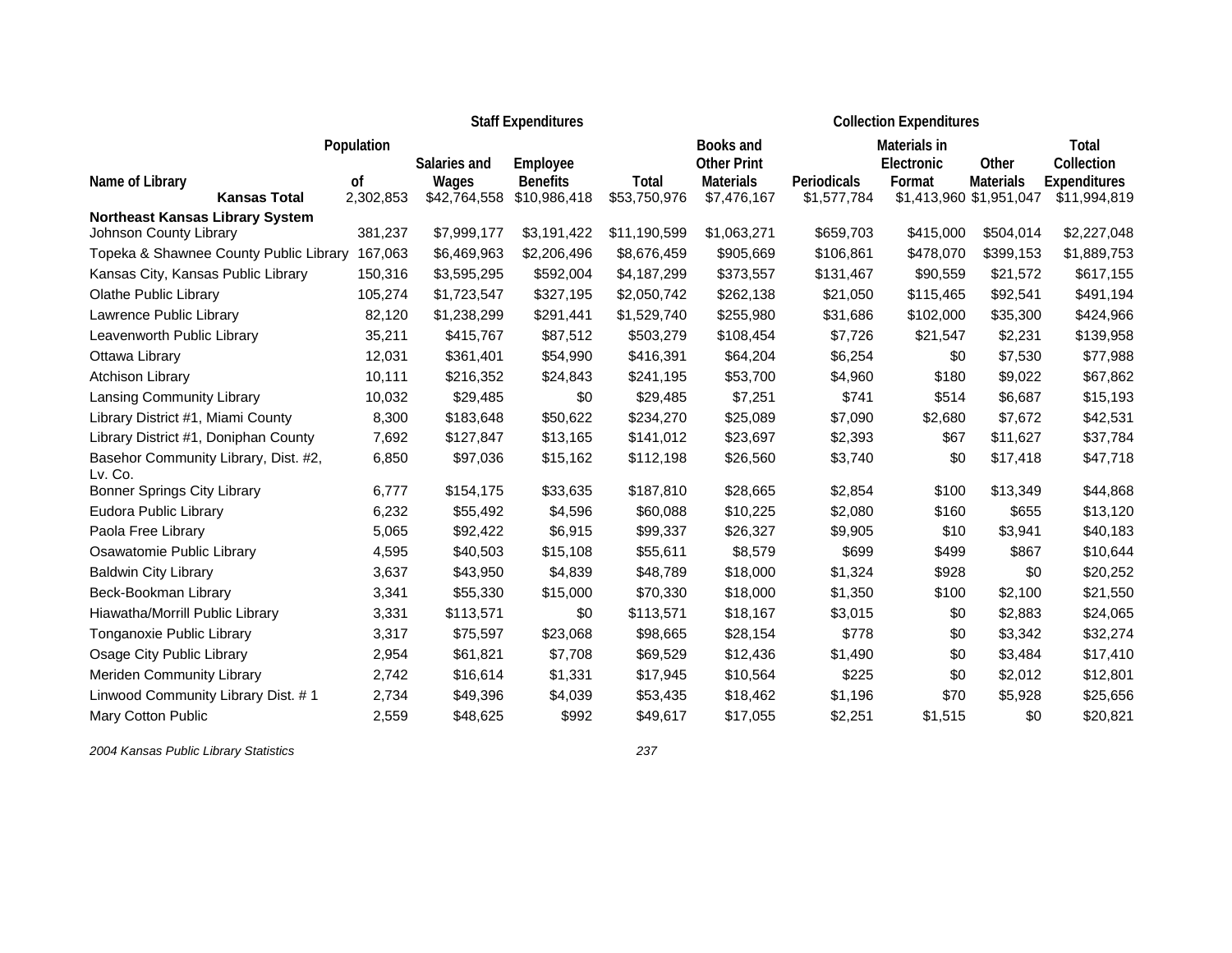|                                                                    |            |              | <b>Staff Expenditures</b> |              | <b>Collection Expenditures</b> |             |                   |                         |                     |
|--------------------------------------------------------------------|------------|--------------|---------------------------|--------------|--------------------------------|-------------|-------------------|-------------------------|---------------------|
|                                                                    | Population |              |                           |              | Books and                      |             | Materials in      |                         | Total               |
|                                                                    |            | Salaries and | Employee                  |              | <b>Other Print</b>             |             | <b>Electronic</b> | Other                   | Collection          |
| Name of Library                                                    | 0f         | Wages        | <b>Benefits</b>           | Total        | <b>Materials</b>               | Periodicals | Format            | <b>Materials</b>        | <b>Expenditures</b> |
| <b>Kansas Total</b>                                                | 2,302,853  | \$42,764,558 | \$10,986,418              | \$53,750,976 | \$7,476,167                    | \$1,577,784 |                   | \$1,413,960 \$1,951,047 | \$11,994,819        |
| <b>Northeast Kansas Library System</b><br>Oskaloosa Public Library | 2,182      | \$19,159     | \$4,662                   | \$23,821     | \$7,630                        | \$1,003     | \$0               | \$2,615                 | \$11,248            |
| Seneca Free Library                                                | 2,084      | \$48,305     | \$5,300                   | \$53,605     | \$16,000                       | \$2,300     | \$200             | \$6,000                 | \$24,500            |
| Delaware Township Library                                          | 2,068      | \$16,504     | \$2,044                   | \$18,548     | \$12,313                       | \$486       | \$0               | \$0                     | \$12,799            |
| Silver Lake Library                                                | 1,993      | \$33,037     | \$6,905                   | \$39,942     | \$5,365                        | \$579       | \$0               | \$1,975                 | \$7,919             |
| Horton Public Library                                              | 1,883      | \$25,225     | \$2,748                   | \$27,973     | \$7,568                        | \$1,017     | \$0               | \$973                   | \$9,558             |
| <b>Rossville Community Library</b>                                 | 1,846      | \$25,006     | \$3,750                   | \$28,756     | \$11,178                       | \$750       | \$0               | \$1,167                 | \$13,095            |
| Lyndon Carnegie Library                                            | 1,628      | \$28,406     | \$2,091                   | \$30,497     | \$7,377                        | \$93        | \$467             | \$1,064                 | \$9,001             |
| <b>Wellsville City Library</b>                                     | 1,595      | \$32,878     | \$3,543                   | \$36,421     | \$6,231                        | \$434       | \$0               | \$0                     | \$6,665             |
| Carbondale City Library                                            | 1,439      | \$14,114     | \$2,452                   | \$16,566     | \$4,586                        | \$51        | \$0               | \$250                   | \$4,887             |
| Winchester Public Library                                          | 1,287      | \$12,217     | \$995                     | \$13,212     | \$2,556                        | \$420       | \$461             | \$125                   | \$3,562             |
| <b>Burlingame Community Library</b>                                | 997        | \$24,288     | \$99                      | \$24,387     | \$7,472                        | \$199       | \$343             | \$1,336                 | \$9,350             |
| Nortonville Public Library                                         | 971        | \$18,489     | \$1,563                   | \$20,052     | \$5,603                        | \$377       | \$0               | \$1,445                 | \$7,425             |
| Overbrook Public Library                                           | 960        | \$23,726     | \$2,210                   | \$25,936     | \$5,295                        | \$452       | \$23              | \$153                   | \$5,923             |
| <b>Mclouth Public Library</b>                                      | 855        | \$7,988      | \$0                       | \$7,988      | \$1,238                        | \$185       | \$0               | \$2,224                 | \$3,647             |
| <b>Effingham Community Library</b>                                 | 585        | \$10,101     | \$1,503                   | \$11,604     | \$1,964                        | \$155       | \$284             | \$0                     | \$2,403             |
| <b>Barnes Reading Room</b>                                         | 530        | \$6,068      | \$464                     | \$6,532      | \$1,677                        | \$0         | \$0               | \$0                     | \$1,677             |
| Richmond Public Library                                            | 518        | \$13,793     | \$1,072                   | \$14,865     | \$2,034                        | \$96        | \$0               | \$371                   | \$2,501             |
| Centralia Coim, Munity Library                                     | 512        | \$9,443      | \$0                       | \$9,443      | \$2,552                        | \$797       | \$770             | \$4,119                 | \$8,238             |
| Wetmore Public Library                                             | 357        | \$5,663      | \$819                     | \$6,482      | \$1,820                        | \$114       | \$300             | \$0                     | \$2,234             |
| <b>Bern Community Library</b>                                      | 201        | \$16,288     | \$1,272                   | \$17,560     | \$1,830                        | \$292       | \$0               | \$1,195                 | \$3,317             |
| Corning City Library                                               | 167        | \$5,080      | \$750                     | \$5,830      | \$489                          | \$210       | \$0               | \$180                   | \$879               |
| <b>System Total</b>                                                | 1,048,179  | \$23,661,091 | \$7,016,325               | \$30,677,416 | \$3,496,982                    | \$1,020,848 |                   | \$1,232,312 \$1,178,520 | \$6,513,622         |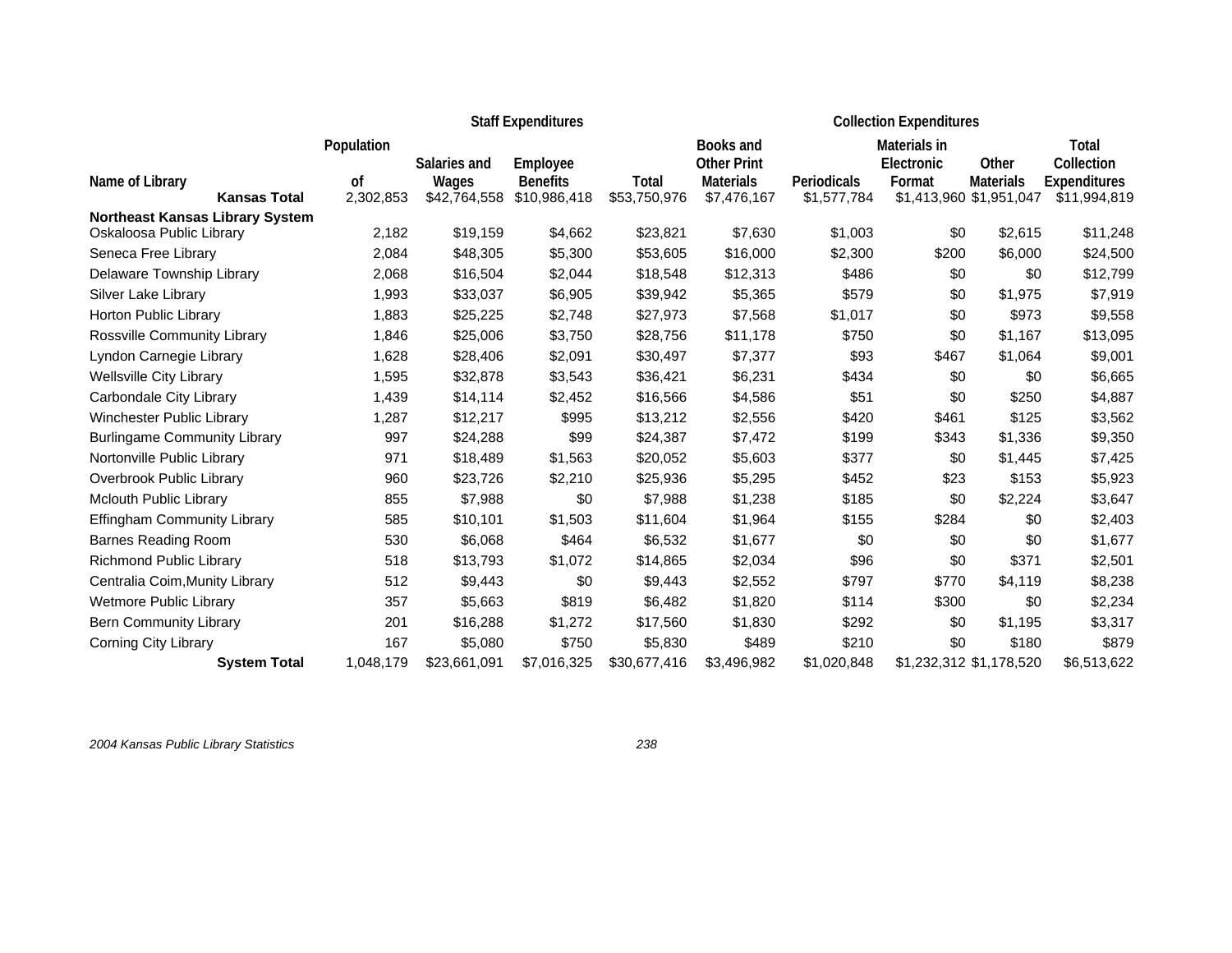|                                        |                 |                       | <b>Staff Expenditures</b>       |                       | <b>Collection Expenditures</b>         |                            |                            |                                             |                                     |
|----------------------------------------|-----------------|-----------------------|---------------------------------|-----------------------|----------------------------------------|----------------------------|----------------------------|---------------------------------------------|-------------------------------------|
|                                        | Population      | Salaries and          | Employee                        |                       | <b>Books and</b><br><b>Other Print</b> |                            | Materials in<br>Electronic | Other                                       | Total<br>Collection                 |
| Name of Library<br><b>Kansas Total</b> | 0f<br>2,302,853 | Wages<br>\$42,764,558 | <b>Benefits</b><br>\$10,986,418 | Total<br>\$53,750,976 | <b>Materials</b><br>\$7,476,167        | Periodicals<br>\$1,577,784 | Format                     | <b>Materials</b><br>\$1,413,960 \$1,951,047 | <b>Expenditures</b><br>\$11,994,819 |
| <b>Northwest Kansas Library System</b> |                 |                       |                                 |                       |                                        |                            |                            |                                             |                                     |
| Colby/Pioneer Memorial Library         | 5,244           | \$126,249             | \$14,446                        | \$140,695             | \$17,652                               | \$3,597                    | \$384                      | \$4,235                                     | \$25,868                            |
| Goodland Public Library                | 4,589           | \$80,050              | \$8,898                         | \$88,948              | \$15,975                               | \$4,305                    | \$500                      | \$3,930                                     | \$24,710                            |
| Norton Public Library                  | 2,901           | \$66,708              | \$25,495                        | \$92,203              | \$7,024                                | \$1,616                    | \$0                        | \$1,318                                     | \$9,958                             |
| <b>Atwood Public Library</b>           | 2,843           | \$36,325              | \$10,258                        | \$46,583              | \$6,413                                | \$1,529                    | \$0                        | \$633                                       | \$8,575                             |
| <b>Graham County Public Library</b>    | 2,808           | \$54,973              | \$8,627                         | \$63,600              | \$11,524                               | \$1,500                    | \$0                        | \$0                                         | \$13,024                            |
| Sheridan County Public Library         | 2,662           | \$32,417              | \$3,421                         | \$35,838              | \$6,179                                | \$186                      | \$39                       | \$411                                       | \$6,815                             |
| Oakley Public Library                  | 2,029           | \$59,550              | \$19,043                        | \$78,593              | \$8,727                                | \$1,257                    | \$0                        | \$1,100                                     | \$11,084                            |
| Oberlin City Library                   | 1,884           | \$30,671              | \$731                           | \$31,402              | \$11,149                               | \$1,437                    | \$0                        | \$1,581                                     | \$14,167                            |
| <b>Wakeeney Public Library</b>         | 1,800           | \$31,274              | \$1,289                         | \$32,563              | \$5,133                                | \$1,626                    | \$0                        | \$1,311                                     | \$8,070                             |
| St. Francis Public Library             | 1,390           | \$23,085              | \$0                             | \$23,085              | \$4,628                                | \$925                      | \$785                      | \$0                                         | \$6,338                             |
| Jay Johnson Public Library             | 901             | \$35,588              | \$3,843                         | \$39,431              | \$7,798                                | \$1,082                    | \$0                        | \$2,119                                     | \$10,999                            |
| Sharon Springs Public Library          | 799             | \$10,127              | \$0                             | \$10,127              | \$3,791                                | \$393                      | \$495                      | \$479                                       | \$5,158                             |
| Almena City Library                    | 460             | \$2,595               | \$290                           | \$2,885               | \$2,705                                | \$57                       | \$0                        | \$0                                         | \$2,762                             |
| <b>Bird City Public Library</b>        | 444             | \$38,818              | \$375                           | \$39,193              | \$951                                  | \$573                      | \$149                      | \$0                                         | \$1,673                             |
| <b>Grinnell/Moore Family Library</b>   | 314             | \$2,304               | \$67                            | \$2,371               | \$852                                  | \$0                        | \$11                       | \$0                                         | \$863                               |
| <b>Grainfield City Library</b>         | 313             | \$2,890               | \$465                           | \$3,355               | \$526                                  | \$0                        | \$302                      | \$68                                        | \$896                               |
| Lenora Public Library                  | 300             | \$2,866               | \$228                           | \$3,094               | \$1,410                                | \$35                       | \$0                        | \$0                                         | \$1,445                             |
| Selden Public Library                  | 190             | \$0                   | \$0                             | \$0                   | \$1,201                                | \$0                        | \$0                        | \$0                                         | \$1,201                             |
| Norcatur Public Library                | 161             | \$1,536               | \$80                            | \$1,616               | \$116                                  | \$0                        | \$0                        | \$0                                         | \$116                               |
| Jennings City Library                  | 135             | \$2,108               | \$0                             | \$2,108               | \$22                                   | \$85                       | \$0                        | \$764                                       | \$871                               |
| Gove City Library                      | 99              | \$2,260               | \$0                             | \$2,260               | \$116                                  | \$133                      | \$100                      | \$210                                       | \$559                               |
| <b>System Total</b>                    | 32,266          | \$642,394             | \$97,556                        | \$739,950             | \$113,892                              | \$20,336                   | \$2,765                    | \$18,159                                    | \$155,152                           |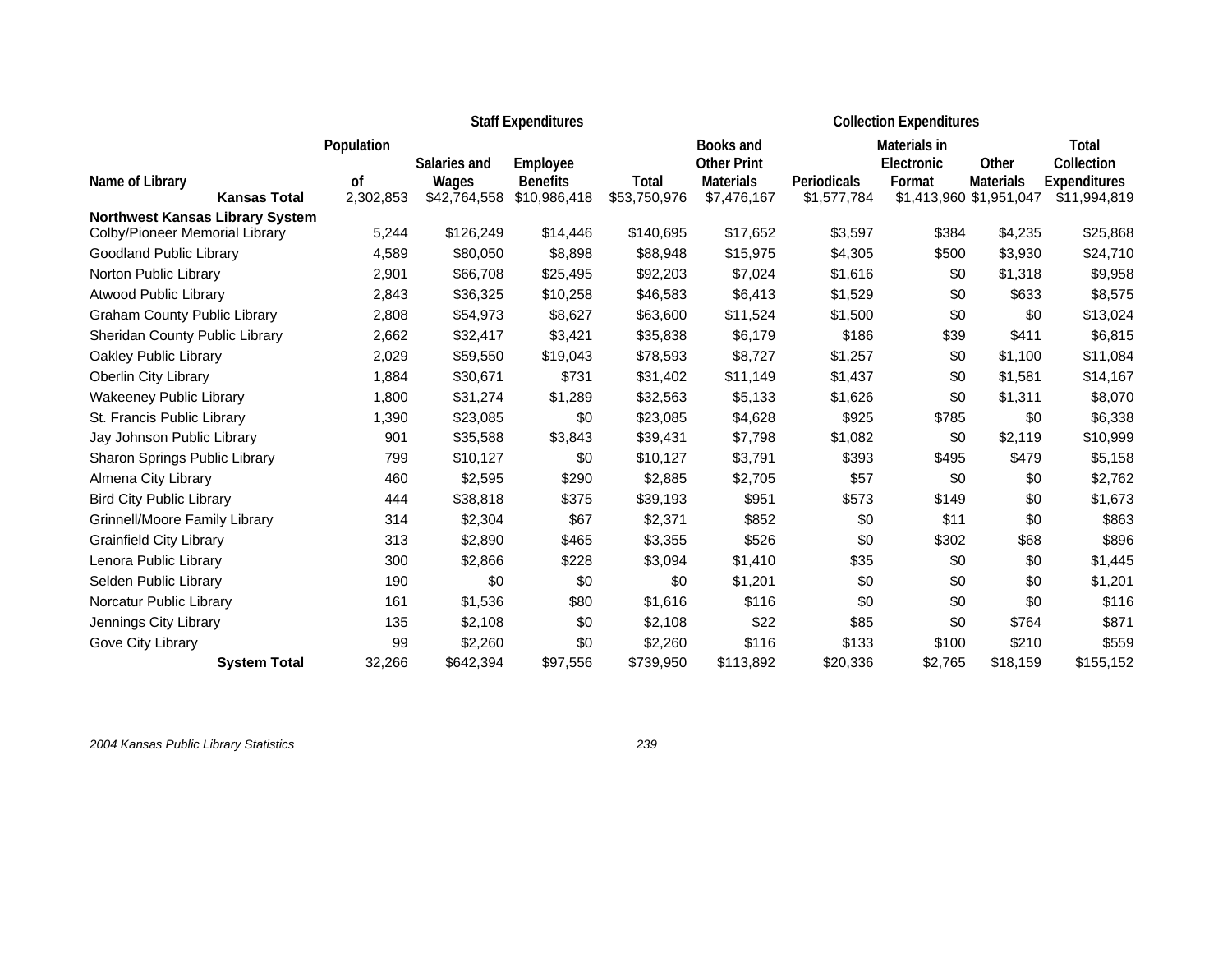|                                                               |            |              | <b>Staff Expenditures</b> |              | <b>Collection Expenditures</b> |             |              |                         |                     |
|---------------------------------------------------------------|------------|--------------|---------------------------|--------------|--------------------------------|-------------|--------------|-------------------------|---------------------|
|                                                               | Population |              |                           |              | Books and                      |             | Materials in |                         | Total               |
|                                                               |            | Salaries and | Employee                  |              | <b>Other Print</b>             |             | Electronic   | Other                   | Collection          |
| Name of Library                                               | οf         | Wages        | <b>Benefits</b>           | <b>Total</b> | <b>Materials</b>               | Periodicals | Format       | <b>Materials</b>        | <b>Expenditures</b> |
| <b>Kansas Total</b>                                           | 2,302,853  | \$42,764,558 | \$10,986,418              | \$53,750,976 | \$7,476,167                    | \$1,577,784 |              | \$1,413,960 \$1,951,047 | \$11,994,819        |
| South Central Kansas Library System<br>Wichita Public Library | 354,617    | \$3,898,446  | \$956,265                 | \$4,854,711  | \$717,796                      | \$80,017    | \$6,351      | \$101,640               | \$905,804           |
| Hutchison Public Library                                      | 40,783     | \$877,411    | \$207,071                 | \$1,084,482  | \$301,449                      | \$24,326    | \$39,895     | \$28,950                | \$394,620           |
| Derby Public Library                                          | 19,200     | \$318,086    | \$41,055                  | \$359,141    | \$95,601                       | \$9,037     | \$6,770      | \$30,920                | \$142,328           |
| Newton Public Library                                         | 17,977     | \$271,276    | \$47,227                  | \$318,503    | \$82,207                       | \$10,931    | \$7,329      | \$0                     | \$100,467           |
| Mcpherson Public Library                                      | 13,731     |              | \$63,061                  | \$328,278    |                                | \$11,166    | \$250        | \$8,160                 |                     |
|                                                               |            | \$265,217    |                           |              | \$59,057                       |             |              |                         | \$78,633            |
| <b>Bradford Memorial Library</b>                              | 12,686     | \$198,612    | \$0                       | \$198,612    | \$53,739                       | \$3,931     | \$350        | \$11,153                | \$69,173            |
| Winfield Public Library                                       | 12,016     | \$183,239    | \$54,216                  | \$237,455    | \$45,700                       | \$10,329    | \$310        | \$2,898                 | \$59,237            |
| Arkansas City Public Library                                  | 11,788     | \$149,477    | \$32,109                  | \$181,586    | \$36,106                       | \$5,891     | \$0          | \$5,218                 | \$47,215            |
| Haysville Community Library                                   | 9,545      | \$168,316    | \$52,717                  | \$221,033    | \$10,357                       | \$1,054     | \$1,117      | \$1,500                 | \$14,028            |
| Pratt Public Library                                          | 9,437      | \$103,157    | \$22,907                  | \$126,064    | \$23,452                       | \$7,058     | \$0          | \$1,708                 | \$32,218            |
| Augusta Public Library                                        | 8,486      | \$149,875    | \$36,003                  | \$185,878    | \$13,708                       | \$5,198     | \$1,000      | \$5,300                 | \$25,206            |
| <b>Wellington Public</b>                                      | 8,299      | \$92,345     | \$34,328                  | \$126,673    | \$14,795                       | \$3,882     | \$3,636      | \$892                   | \$23,205            |
| Andover Public Library                                        | 8,222      | \$109,266    | \$2,776                   | \$112,042    | \$37,348                       | \$1,456     | \$0          | \$11,075                | \$49,879            |
| Park City Community Public Library                            | 6,877      | \$32,738     | \$2,533                   | \$35,271     | \$3,224                        | \$553       | \$83         | \$3,304                 | \$7,164             |
| Mulvane Public Library                                        | 5,536      | \$68,822     | \$3,110                   | \$71,932     | \$33,108                       | \$2,103     | \$0          | \$1,570                 | \$36,781            |
| Edna Buschow Memorial Library                                 | 5,167      | \$78,611     | \$12,453                  | \$91,064     | \$18,370                       | \$1,470     | \$679        | \$1,217                 | \$21,736            |
| <b>Hesston Public Library</b>                                 | 3,614      | \$95,199     | \$15,803                  | \$111,002    | \$17,923                       | \$3,976     | \$0          | \$6,523                 | \$28,422            |
| Lyons Public Library                                          | 3,565      | \$37,508     | \$7,053                   | \$44,561     | \$11,126                       | \$2,450     | \$0          | \$2,458                 | \$16,034            |
| <b>Lindsborg Community Library</b>                            | 3,290      | \$16,918     | \$1,323                   | \$18,241     | \$1,665                        | \$415       | \$0          | \$0                     | \$2,080             |
| Kingman Carnegie Library                                      | 3,270      | \$71,240     | \$15,669                  | \$86,909     | \$17,340                       | \$1,913     | \$2,055      | \$426                   | \$21,734            |
| Kiowa County Library                                          | 3,152      | \$40,007     | \$3,109                   | \$43,116     | \$3,988                        | \$1,980     | \$0          | \$175                   | \$6,143             |
| <b>Goddard Public Library</b>                                 | 2,932      | \$17,484     | \$1,924                   | \$19,408     | \$7,103                        | \$1,541     | \$0          | \$605                   | \$9,249             |
| Douglass Public Library                                       | 2,611      | \$38,311     | \$3,566                   | \$41,877     | \$10,022                       | \$639       | \$0          | \$2,025                 | \$12,686            |
| <b>Sterling Free Public Library</b>                           | 2,568      | \$39,500     | \$3,147                   | \$42,647     | \$6,000                        | \$0         | \$1,000      | \$1,500                 | \$8,500             |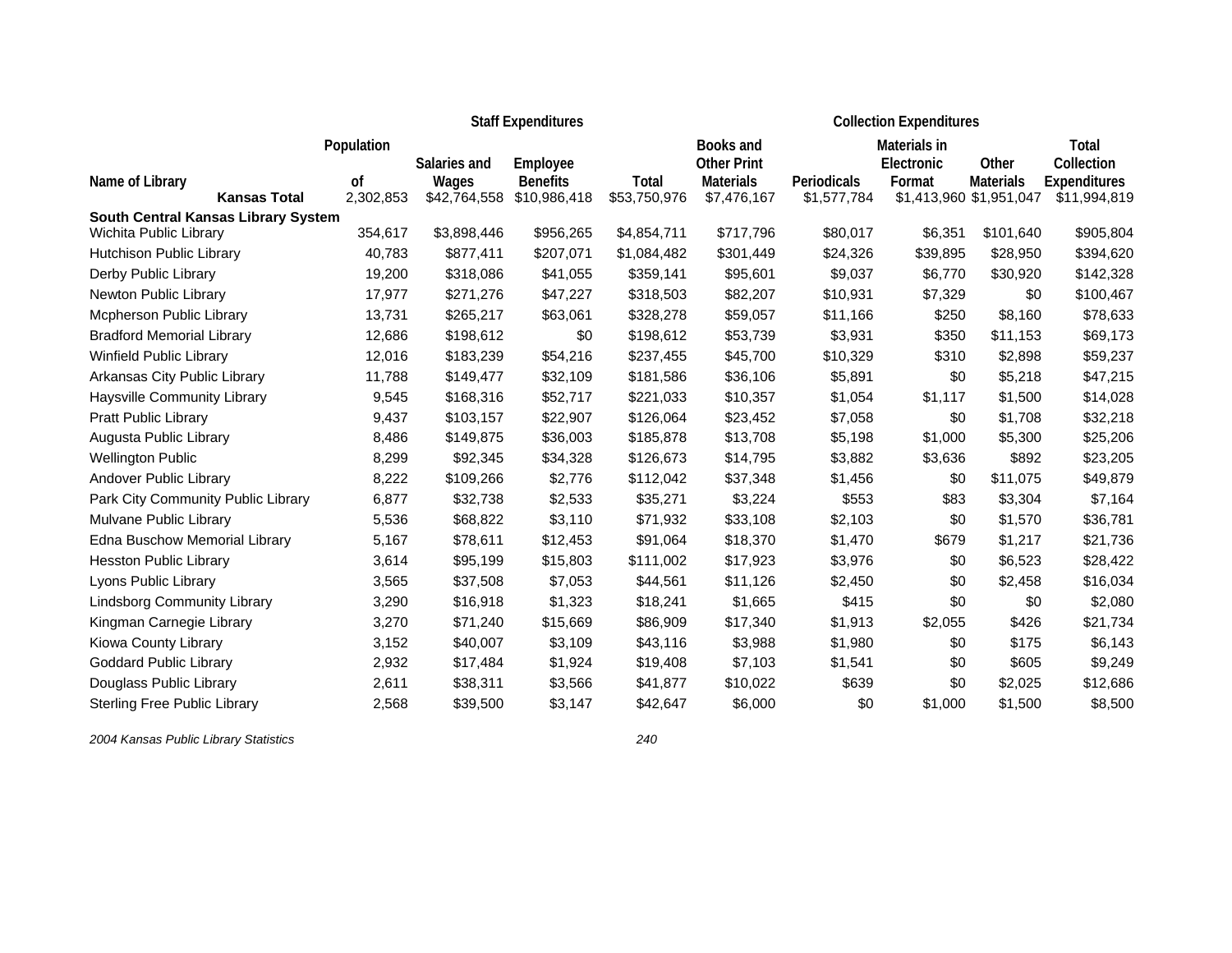|                                                                     |            |              | <b>Staff Expenditures</b> |              | <b>Collection Expenditures</b> |                    |              |                         |                     |
|---------------------------------------------------------------------|------------|--------------|---------------------------|--------------|--------------------------------|--------------------|--------------|-------------------------|---------------------|
|                                                                     | Population |              |                           |              | <b>Books and</b>               |                    | Materials in |                         | Total               |
|                                                                     |            | Salaries and | Employee                  |              | <b>Other Print</b>             |                    | Electronic   | Other                   | Collection          |
| Name of Library                                                     | 0f         | Wages        | <b>Benefits</b>           | Total        | <b>Materials</b>               | <b>Periodicals</b> | Format       | <b>Materials</b>        | <b>Expenditures</b> |
| <b>Kansas Total</b>                                                 | 2,302,853  | \$42,764,558 | \$10,986,418              | \$53,750,976 | \$7,476,167                    | \$1,577,784        |              | \$1,413,960 \$1,951,047 | \$11,994,819        |
| South Central Kansas Library System<br><b>Cheney Public Library</b> | 2,492      | \$24,036     | \$0                       | \$24,036     | \$4,956                        | \$184              | \$0          | \$219                   | \$219               |
| Anthony Public Library                                              | 2,308      | \$33,472     | \$3,876                   | \$37,348     | \$11,623                       | \$2,111            | \$1,133      | \$0                     | \$14,867            |
| <b>Colwich Community Library</b>                                    | 2,249      | \$31,981     | \$2,447                   | \$34,428     | \$6,702                        | \$1,012            | \$0          | \$0                     | \$7,714             |
| <b>Clearwater Public Library</b>                                    | 2,202      | \$41,725     | \$5,137                   | \$46,862     | \$9,218                        | \$856              | \$0          | \$1,180                 | \$11,254            |
| Lincoln Library                                                     | 2,067      | \$40,130     | \$3,054                   | \$43,184     | \$8,517                        | \$2,169            | \$0          | \$147                   | \$10,833            |
| <b>Halstead Public Library</b>                                      | 1,888      | \$27,058     | \$8,150                   | \$35,208     | \$5,014                        | \$967              | \$74         | \$448                   | \$6,429             |
| <b>Belle Plaine Public Library</b>                                  | 1,654      | \$23,112     | \$0                       | \$23,112     | \$6,738                        | \$647              | \$0          | \$0                     | \$7,385             |
| Moundridge Public Library                                           | 1,645      | \$36,624     | \$0                       | \$36,624     | \$7,590                        | \$1,640            | \$0          | \$399                   | \$9,629             |
| Sedgwick/Lillian Tear                                               | 1,637      | \$18,219     | \$1,713                   | \$19,932     | \$5,995                        | \$804              | \$0          | \$1,152                 | \$7,951             |
| Harper Public Library                                               | 1,498      | \$16,625     | \$1,655                   | \$18,280     | \$4,771                        | \$858              | \$75         | \$0                     | \$5,704             |
| <b>Andale District Library</b>                                      | 1,429      | \$0          | \$0                       | \$0          | \$6,882                        | \$0                | \$3,412      | \$0                     | \$10,294            |
| Towanda Public Library                                              | 1,338      | \$17,561     | \$1,933                   | \$19,494     | \$8,318                        | \$394              | \$0          | \$1,209                 | \$9,921             |
| <b>Buhler Public Library</b>                                        | 1,336      | \$18,181     | \$2,002                   | \$20,183     | \$5,369                        | \$1,119            | \$2,064      | \$1,167                 | \$9,719             |
| Conway Springs City Library                                         | 1,277      | \$16,398     | \$0                       | \$16,398     | \$1,374                        | \$208              | \$0          | \$1,805                 | \$3,387             |
| Ida Long Goodman Memorial Library                                   | 1,249      | \$2,040      | \$184                     | \$2,224      | \$10,066                       | \$4,051            | \$1,204      | \$306                   | \$15,627            |
| Caldwell Carnegie Library                                           | 1,224      | \$9,882      | \$0                       | \$9,882      | \$3,411                        | \$840              | \$1,000      | \$123                   | \$5,374             |
| Inman Public Library                                                | 1,194      | \$9,432      | \$1,650                   | \$11,082     | \$4,847                        | \$577              | \$59         | \$1,218                 | \$6,701             |
| Nickerson Public Library                                            | 1,183      | \$13,043     | \$0                       | \$13,043     | \$782                          | \$351              | \$0          | \$100                   | \$1,233             |
| Haven Public Library                                                | 1,170      | \$24,831     | \$1,788                   | \$26,619     | \$7,012                        | \$1,933            | \$64         | \$280                   | \$9,289             |
| <b>Oxford Public Library</b>                                        | 1,134      | \$12,637     | \$3,126                   | \$15,763     | \$2,779                        | \$0                | \$842        | \$326                   | \$3,947             |
| Mt. Hope Public Library                                             | 1,125      | \$11,892     | \$2,584                   | \$14,476     | \$10,191                       | \$965              | \$724        | \$0                     | \$11,880            |
| Nora E. Larabee Memorial Library                                    | 1,097      | \$20,478     | \$0                       | \$20,478     | \$643                          | \$624              | \$0          | \$0                     | \$1,267             |
| Canton Township                                                     | 1,073      | \$3,486      | \$0                       | \$3,486      | \$1,242                        | \$203              | \$0          | \$0                     | \$1,445             |
| Kiowa Public Library                                                | 989        | \$9,663      | \$726                     | \$10,389     | \$4,979                        | \$413              | \$0          | \$390                   | \$5,782             |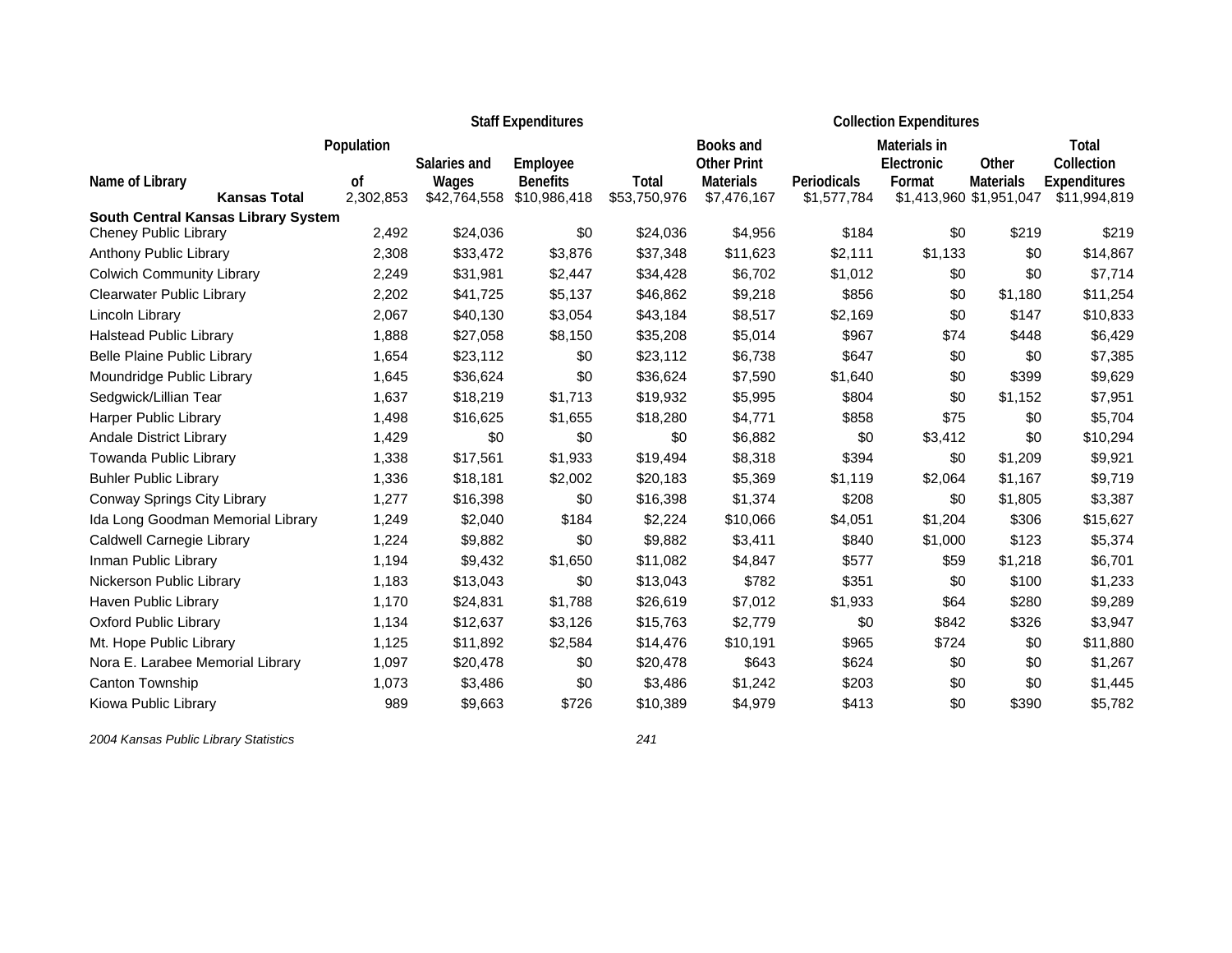|                                                                   |            |              | <b>Staff Expenditures</b> |              | <b>Collection Expenditures</b> |             |              |                         |                     |  |
|-------------------------------------------------------------------|------------|--------------|---------------------------|--------------|--------------------------------|-------------|--------------|-------------------------|---------------------|--|
|                                                                   | Population |              |                           |              | Books and                      |             | Materials in |                         | Total               |  |
|                                                                   |            | Salaries and | Employee                  |              | <b>Other Print</b>             |             | Electronic   | Other                   | Collection          |  |
| Name of Library                                                   | οf         | Wages        | <b>Benefits</b>           | Total        | <b>Materials</b>               | Periodicals | Format       | <b>Materials</b>        | <b>Expenditures</b> |  |
| <b>Kansas Total</b>                                               | 2,302,853  | \$42,764,558 | \$10,986,418              | \$53,750,976 | \$7,476,167                    | \$1,577,784 |              | \$1,413,960 \$1,951,047 | \$11,994,819        |  |
| South Central Kansas Library System<br>Ruth Dole Memorial Library | 921        | \$9,702      | \$731                     | \$10,433     | \$2,478                        | \$320       | \$0          | \$0                     | \$2,798             |  |
| Garden Plain Community Library                                    | 807        | \$9,060      | \$0                       | \$9,060      | \$1,759                        | \$0         | \$1,205      | \$955                   | \$3,919             |  |
| <b>Udall Public Library</b>                                       | 789        | \$5,644      | \$432                     | \$6,076      | \$1,239                        | \$0         | \$809        | \$0                     | \$2,048             |  |
|                                                                   |            |              |                           |              |                                |             |              |                         |                     |  |
| Marquette Community Library                                       | 750        | \$6,198      | \$474                     | \$6,672      | \$940                          | \$415       | \$0          | \$0                     | \$1,355             |  |
| Little River Community Library                                    | 723        | \$9,469      | \$0                       | \$9,469      | \$2,736                        | \$209       | \$0          | \$47                    | \$2,992             |  |
| Argonia/Dixon Township Library                                    | 712        | \$4,887      | \$592                     | \$5,479      | \$2,273                        | \$555       | \$0          | \$416                   | \$3,244             |  |
| Potwin Public Library                                             | 651        | \$3,026      | \$232                     | \$3,258      | \$2,429                        | \$220       | \$230        | \$0                     | \$2,879             |  |
| Leon Public Library                                               | 646        | \$0          | \$0                       | \$0          | \$1,067                        | \$0         | \$0          | \$0                     | \$1,067             |  |
| <b>Whitewater Memorial Library</b>                                | 636        | \$12,884     | \$2,022                   | \$14,906     | \$5,134                        | \$1,844     | \$0          | \$313                   | \$7,291             |  |
| <b>Attica City Library</b>                                        | 609        | \$6,977      | \$675                     | \$7,652      | \$5,589                        | \$786       | \$1,185      | \$335                   | \$7,895             |  |
| Pretty Prairie Public Library                                     | 598        | \$2,067      | \$0                       | \$2,067      | \$4,793                        | \$1,173     | \$310        | \$1,267                 | \$7,543             |  |
| Viola Township                                                    | 590        | \$3,214      | \$0                       | \$3,214      | \$620                          | \$350       | \$0          | \$0                     | \$970               |  |
| South Haven Township Library                                      | 576        | \$3,745      | \$297                     | \$4,042      | \$2,555                        | \$65        | \$0          | \$483                   | \$3,103             |  |
| Norwich Public                                                    | 535        | \$4,178      | \$259                     | \$4,437      | \$1,992                        | \$161       | \$0          | \$0                     | \$2,153             |  |
| Macksville City Library                                           | 498        | \$4,469      | \$0                       | \$4,469      | \$830                          | \$0         | \$0          | \$0                     | \$830               |  |
| Cunningham Public Library                                         | 490        | \$616        | \$102                     | \$718        | \$2,452                        | \$23        | \$1,002      | \$0                     | \$3,477             |  |
| <b>Arlington City Library</b>                                     | 444        | \$3,960      | \$625                     | \$4,585      | \$850                          | \$100       | \$50         | \$50                    | \$1,050             |  |
| <b>Turon Community Library</b>                                    | 432        | \$5,599      | \$426                     | \$6,025      | \$4,379                        | \$382       | \$84         | \$0                     | \$4,845             |  |
| Farmer Township Community Library                                 | 422        | \$3,494      | \$295                     | \$3,789      | \$3,034                        | \$44        | \$0          | \$0                     | \$3,078             |  |
| <b>Walton Community Library</b>                                   | 298        | \$1,178      | \$0                       | \$1,178      | \$368                          | \$105       | \$59         | \$270                   | \$802               |  |
| Sylvia Public Library                                             | 295        | \$3,600      | \$296                     | \$3,896      | \$1,142                        | \$170       | \$0          | \$344                   | \$1,656             |  |
| Geneseo Public Library                                            | 268        | \$3,900      | \$0                       | \$3,900      | \$22                           | \$122       | \$271        | \$76                    | \$491               |  |
| Partridge Public Library                                          | 265        | \$8,660      | \$0                       | \$8,660      | \$572                          | \$0         | \$111        | \$401                   | \$1,084             |  |
| Zenda Public Library                                              | 206        | \$5,223      | \$0                       | \$5,223      | \$1,719                        | \$127       | \$15         | \$316                   | \$2,177             |  |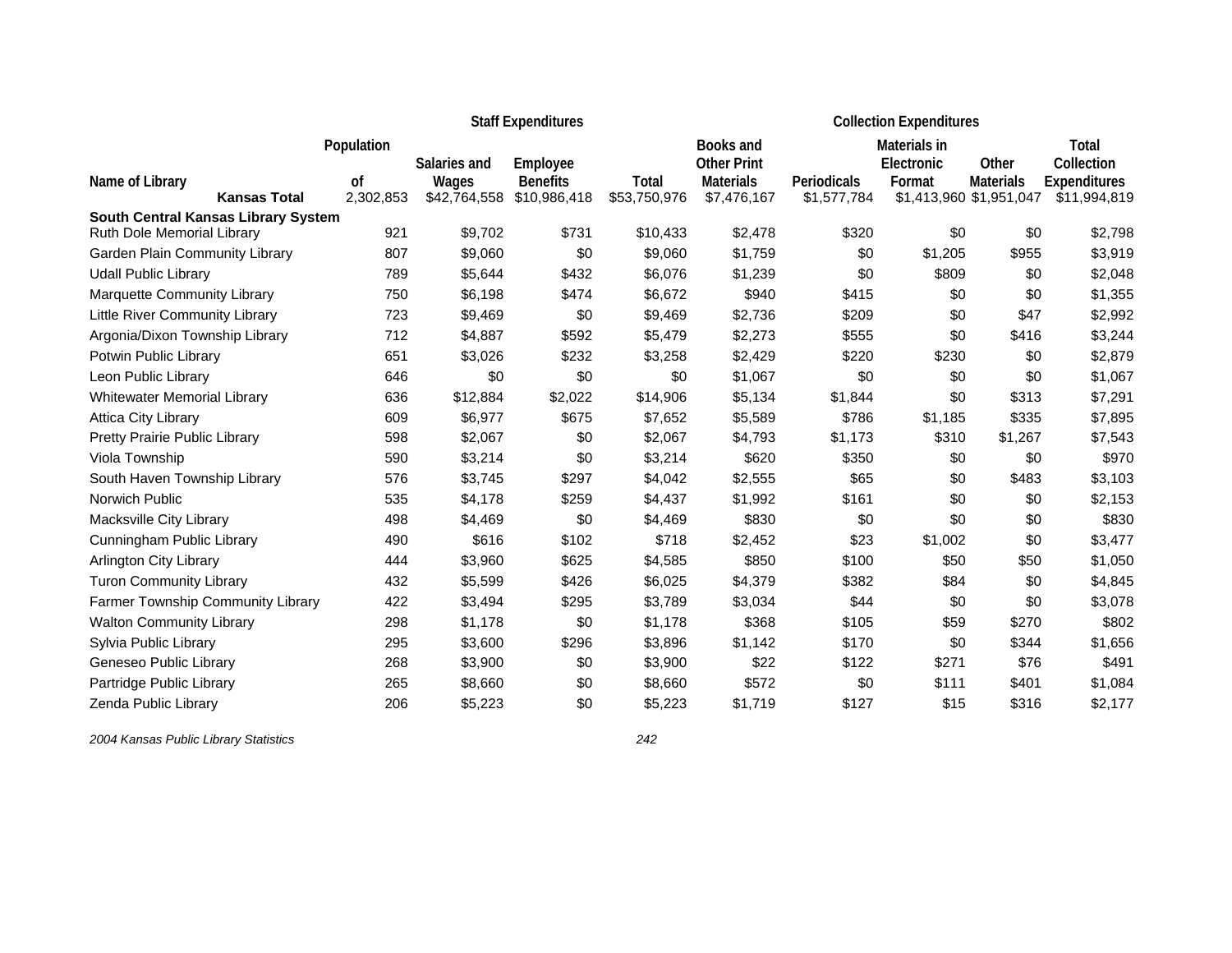|                                        |                 |                       | <b>Staff Expenditures</b>       | <b>Collection Expenditures</b> |                                 |                            |                                   |                  |                                     |
|----------------------------------------|-----------------|-----------------------|---------------------------------|--------------------------------|---------------------------------|----------------------------|-----------------------------------|------------------|-------------------------------------|
|                                        | Population      | Salaries and          | Employee                        |                                | Books and<br><b>Other Print</b> |                            | Materials in<br>Electronic        | Other            | Total<br>Collection                 |
| Name of Library<br><b>Kansas Total</b> | οf<br>2,302,853 | Wages<br>\$42,764,558 | <b>Benefits</b><br>\$10,986,418 | Total<br>\$53,750,976          | <b>Materials</b><br>\$7,476,167 | Periodicals<br>\$1,577,784 | Format<br>\$1,413,960 \$1,951,047 | <b>Materials</b> | <b>Expenditures</b><br>\$11,994,819 |
| South Central Kansas Library System    |                 |                       |                                 |                                |                                 |                            |                                   |                  |                                     |
| Wisner Library                         | 202             | \$0                   | \$0                             | \$0                            | \$345                           | \$0                        | \$0                               | \$0              | \$345                               |
| <b>Hardtner Public Library</b>         | 192             | \$4.281               | \$321                           | \$4.602                        | \$3,223                         | \$100                      | \$846                             | \$121            | \$4,290                             |
| <b>System Total</b>                    | 619,382         | \$7,909,598           | \$1,667,229                     | \$9,576,827                    | \$1,814,743                     | \$221,513                  | \$87.653                          | \$245,080        | \$2,363,775                         |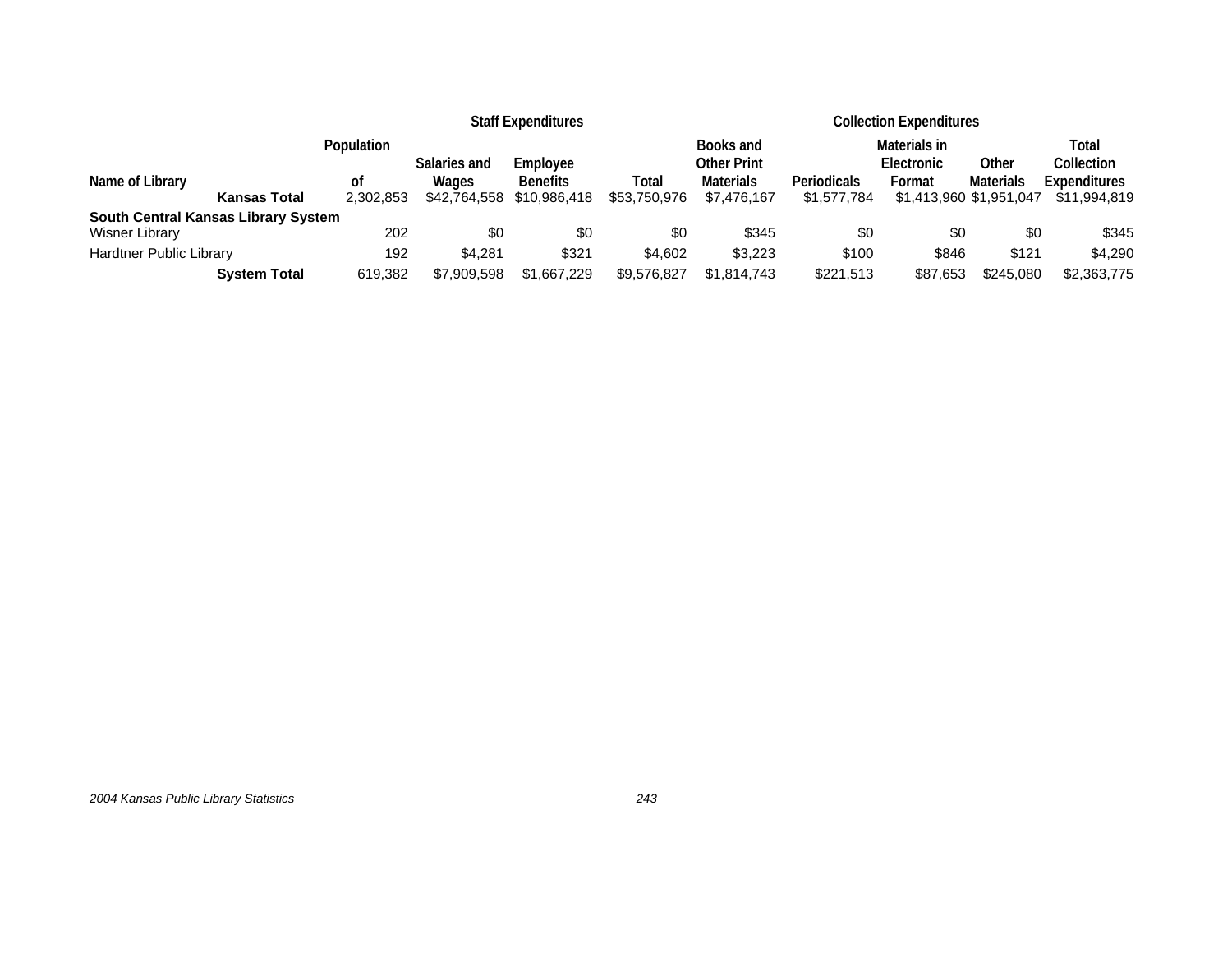|                                                                    |                 |              | <b>Staff Expenditures</b>       | <b>Collection Expenditures</b> |                    |             |              |                         |                     |
|--------------------------------------------------------------------|-----------------|--------------|---------------------------------|--------------------------------|--------------------|-------------|--------------|-------------------------|---------------------|
|                                                                    | Population      |              |                                 |                                | Books and          |             | Materials in |                         | Total               |
|                                                                    |                 | Salaries and | Employee                        |                                | <b>Other Print</b> |             | Electronic   | Other                   | Collection          |
| Name of Library<br><b>Kansas Total</b>                             | 0f<br>2,302,853 | Wages        | <b>Benefits</b><br>\$10,986,418 | <b>Total</b><br>\$53,750,976   | <b>Materials</b>   | Periodicals | Format       | <b>Materials</b>        | <b>Expenditures</b> |
|                                                                    |                 | \$42,764,558 |                                 |                                | \$7,476,167        | \$1,577,784 |              | \$1,413,960 \$1,951,047 | \$11,994,819        |
| <b>Southeast Kansas Library System</b><br>Pittsburg Public Library | 19,276          | \$384,693    | \$74,822                        | \$459,515                      | \$41,913           | \$8,437     | \$3,282      | \$18,199                | \$71,831            |
| Independence Public Library                                        | 13,540          | \$169,947    | \$37,805                        | \$207,752                      | \$24,961           | \$4,684     | \$0          | \$9,239                 | \$38,884            |
| Parsons Public Library                                             | 11,296          | \$149,916    | \$35,000                        | \$184,916                      | \$36,367           | \$5,884     | \$1,000      | \$10,823                | \$54,074            |
| Coffeyville Public Library                                         | 10,472          | \$158,326    | \$55,042                        | \$213,368                      | \$36,379           | \$6,213     | \$501        | \$4,163                 | \$47,256            |
| Chanute Public Library                                             | 9,053           | \$132,696    | \$34,819                        | \$167,515                      | \$26,200           | \$3,490     | \$2,129      | \$6,055                 | \$37,874            |
|                                                                    |                 |              |                                 |                                |                    |             |              |                         |                     |
| <b>Coffey County Library</b>                                       | 8,815           | \$636,389    | \$122,488                       | \$758,877                      | \$47,038           | \$9,657     | \$161        | \$25,565                | \$82,421            |
| Fort Scott Public Library                                          | 8,065           | \$119,619    | \$17,783                        | \$137,402                      | \$44,329           | \$2,869     | \$0          | \$3,905                 | \$51,103            |
| Iola Public Library                                                | 6,033           | \$118,321    | \$22,816                        | \$141,137                      | \$20,162           | \$6,776     | \$516        | \$7,762                 | \$35,216            |
| Johnston Public Library                                            | 4,344           | \$56,495     | \$18,907                        | \$75,402                       | \$12,206           | \$816       | \$0          | \$121                   | \$13,143            |
| <b>Garnett Public Library</b>                                      | 3,388           | \$61,572     | \$7,651                         | \$69,223                       | \$15,710           | \$1,676     | \$0          | \$414                   | \$17,800            |
| Columbus Public Library                                            | 3,286           | \$37,000     | \$6,400                         | \$43,400                       | \$13,858           | \$2,500     | \$0          | \$0                     | \$16,358            |
| Galena Public Library                                              | 3,168           | \$27,600     | \$1,400                         | \$29,000                       | \$9,000            | \$222       | \$0          | \$700                   | \$9,922             |
| Eureka Carnegie Library                                            | 2,816           | \$47,181     | \$9,420                         | \$56,601                       | \$9,053            | \$1,720     | \$0          | \$629                   | \$11,402            |
| Neodesha/W.A. Rankin Memorial                                      | 2,734           | \$50,519     | \$10,758                        | \$61,277                       | \$11,319           | \$772       | \$0          | \$1,740                 | \$13,831            |
| <b>Girard Public</b>                                               | 2,734           | \$102,946    | \$40,610                        | \$143,556                      | \$15,872           | \$1,640     | \$147        | \$7,623                 | \$25,282            |
| Fredonia Public Library                                            | 2,520           | \$53,030     | \$1,200                         | \$54,230                       | \$5,375            | \$1,159     | \$0          | \$888                   | \$7,422             |
| Cherryvale Public Library                                          | 2,292           | \$10,556     | \$0                             | \$10,556                       | \$7,986            | \$528       | \$0          | \$7,689                 | \$16,203            |
| Caney City Library                                                 | 2,004           | \$19,000     | \$27                            | \$19,027                       | \$5,600            | \$350       | \$750        | \$250                   | \$6,950             |
| Oswego Public                                                      | 1,989           | \$17,000     | \$1,056                         | \$18,056                       | \$7,000            | \$1,200     | \$480        | \$880                   | \$9,560             |
| Linn County Library District #1                                    | 1,974           | \$16,382     | \$5,759                         | \$22,141                       | \$2,497            | \$759       | \$82         | \$0                     | \$3,338             |
| Humboldt Public                                                    | 1,926           | \$34,094     | \$2,642                         | \$36,736                       | \$9,565            | \$1,912     | \$0          | \$1,087                 | \$12,564            |
| Linn County Library Dist #2                                        | 1,718           | \$50,440     | \$3,855                         | \$54,295                       | \$19,256           | \$2,983     | \$0          | \$0                     | \$22,239            |
| <b>Yates Center Public Library</b>                                 | 1,520           | \$34,111     | \$2,565                         | \$36,676                       | \$3,794            | \$1,660     | \$0          | \$1,024                 | \$6,478             |
| Arma City Library                                                  | 1,508           | \$10,100     | \$3,639                         | \$13,739                       | \$4,600            | \$800       | \$440        | \$2,074                 | \$7,914             |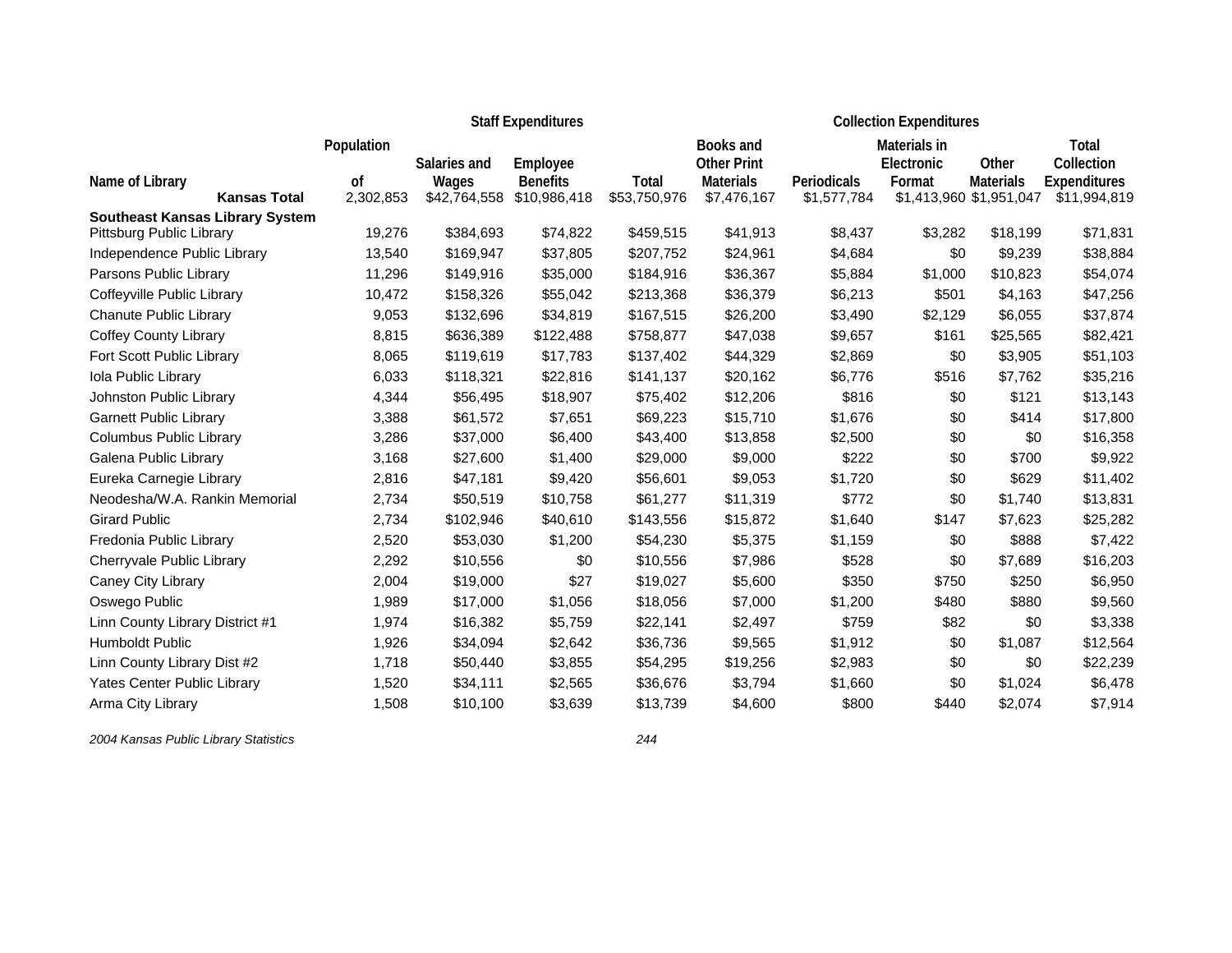|                                                                           | <b>Staff Expenditures</b> |              |                 |              |                    | <b>Collection Expenditures</b> |              |                         |                     |  |  |
|---------------------------------------------------------------------------|---------------------------|--------------|-----------------|--------------|--------------------|--------------------------------|--------------|-------------------------|---------------------|--|--|
|                                                                           | Population                |              |                 |              | Books and          |                                | Materials in |                         | Total               |  |  |
|                                                                           |                           | Salaries and | Employee        |              | <b>Other Print</b> |                                | Electronic   | Other                   | Collection          |  |  |
| Name of Library                                                           | οf                        | Wages        | <b>Benefits</b> | Total        | <b>Materials</b>   | <b>Periodicals</b>             | Format       | <b>Materials</b>        | <b>Expenditures</b> |  |  |
| <b>Kansas Total</b>                                                       | 2,302,853                 | \$42,764,558 | \$10,986,418    | \$53,750,976 | \$7,476,167        | \$1,577,784                    |              | \$1,413,960 \$1,951,047 | \$11,994,819        |  |  |
| <b>Southeast Kansas Library System</b><br>Mound City/Linn County Dist. #4 | 1,443                     | \$32,695     | \$320           | \$33,015     | \$3,705            | \$372                          | \$1,800      | \$0                     | \$5,877             |  |  |
| Pleasanton Lincoln Library                                                | 1,381                     | \$17,274     | \$585           | \$17,859     | \$5,422            | \$415                          | \$0          | \$176                   | \$6,013             |  |  |
| Sedan Public Library                                                      | 1,288                     | \$9,313      | \$722           | \$10,035     | \$3,900            | \$380                          | \$43         | \$645                   | \$4,968             |  |  |
| Chetopa City Library                                                      | 1,238                     | \$7,800      | \$1,092         | \$8,892      | \$5,000            | \$645                          | \$0          | \$0                     | \$5,645             |  |  |
| Erie City Public Library                                                  | 1,178                     | \$19,361     | \$6,175         | \$25,536     | \$8,750            | \$205                          | \$654        | \$3,631                 | \$13,240            |  |  |
|                                                                           |                           |              |                 |              |                    |                                |              |                         |                     |  |  |
| <b>Altamont Public Library</b>                                            | 1,068                     | \$15,124     | \$1,157         | \$16,281     | \$2,929            | \$1,058                        | \$0          | \$338                   | \$4,325             |  |  |
| <b>Graves Memorial Library</b>                                            | 933                       | \$12,041     | \$997           | \$13,038     | \$517              | \$15                           | \$0          | \$44                    | \$576               |  |  |
| Madison Public Library                                                    | 822                       | \$13,775     | \$1,067         | \$14,842     | \$2,679            | \$940                          | \$0          | \$147                   | \$3,766             |  |  |
| Howard City Library                                                       | 786                       | \$4,810      | \$0             | \$4,810      | \$3,385            | \$65                           | \$48         | \$89                    | \$3,587             |  |  |
| Weir Public Library                                                       | 768                       | \$12,883     | \$492           | \$13,375     | \$2,243            | \$254                          | \$0          | \$639                   | \$3,136             |  |  |
| Cedar Vale Memorial Library                                               | 689                       | \$2,500      | \$191           | \$2,691      | \$1,216            | \$131                          | \$962        | \$0                     | \$2,309             |  |  |
| Moran Public Library                                                      | 550                       | \$5,325      | \$407           | \$5,732      | \$2,414            | \$260                          | \$32         | \$86                    | \$2,792             |  |  |
| Linn County Library Dist. #3                                              | 507                       | \$6,100      | \$1,000         | \$7,100      | \$2,400            | \$0                            | \$0          | \$0                     | \$2,400             |  |  |
| Thayer Friday Reading Club City Library                                   | 499                       | \$6,196      | \$538           | \$6,734      | \$1,130            | \$211                          | \$0          | \$184                   | \$1,525             |  |  |
| Altoona Public Library                                                    | 483                       | \$3,374      | \$505           | \$3,879      | \$360              | \$13                           | \$85         | \$808                   | \$1,266             |  |  |
| Moline Public Library                                                     | 443                       | \$3,380      | \$0             | \$3,380      | \$305              | \$0                            | \$0          | \$0                     | \$305               |  |  |
| <b>Mccune City Library</b>                                                | 426                       | \$4,110      | \$314           | \$4,424      | \$526              | \$270                          | \$43         | \$0                     | \$839               |  |  |
| Edna Public Library                                                       | 420                       | \$6,009      | \$0             | \$6,009      | \$1,789            | \$50                           | \$0          | \$0                     | \$1,839             |  |  |
| Mound Valley Library                                                      | 414                       | \$3,368      | \$0             | \$3,368      | \$1,573            | \$0                            | \$0          | \$0                     | \$1,573             |  |  |
| Colony City Library                                                       | 395                       | \$1,555      | \$173           | \$1,728      | \$3,704            | \$430                          | \$730        | \$1,287                 | \$6,151             |  |  |
| Longton Public Library                                                    | 382                       | \$5,356      | \$0             | \$5,356      | \$700              | \$86                           | \$70         | \$435                   | \$1,291             |  |  |
| <b>Bronson Public Library</b>                                             | 341                       | \$6,250      | \$724           | \$6,974      | \$1,055            | \$104                          | \$0          | \$584                   | \$1,743             |  |  |
| Hamilton City Library                                                     | 328                       | \$6,260      | \$481           | \$6,741      | \$1,281            | \$215                          | \$0          | \$50                    | \$1,546             |  |  |
| <b>Toronto Public Library</b>                                             | 296                       | \$3.882      | \$597           | \$4,479      | \$813              | \$66                           | \$0          | \$97                    | \$976               |  |  |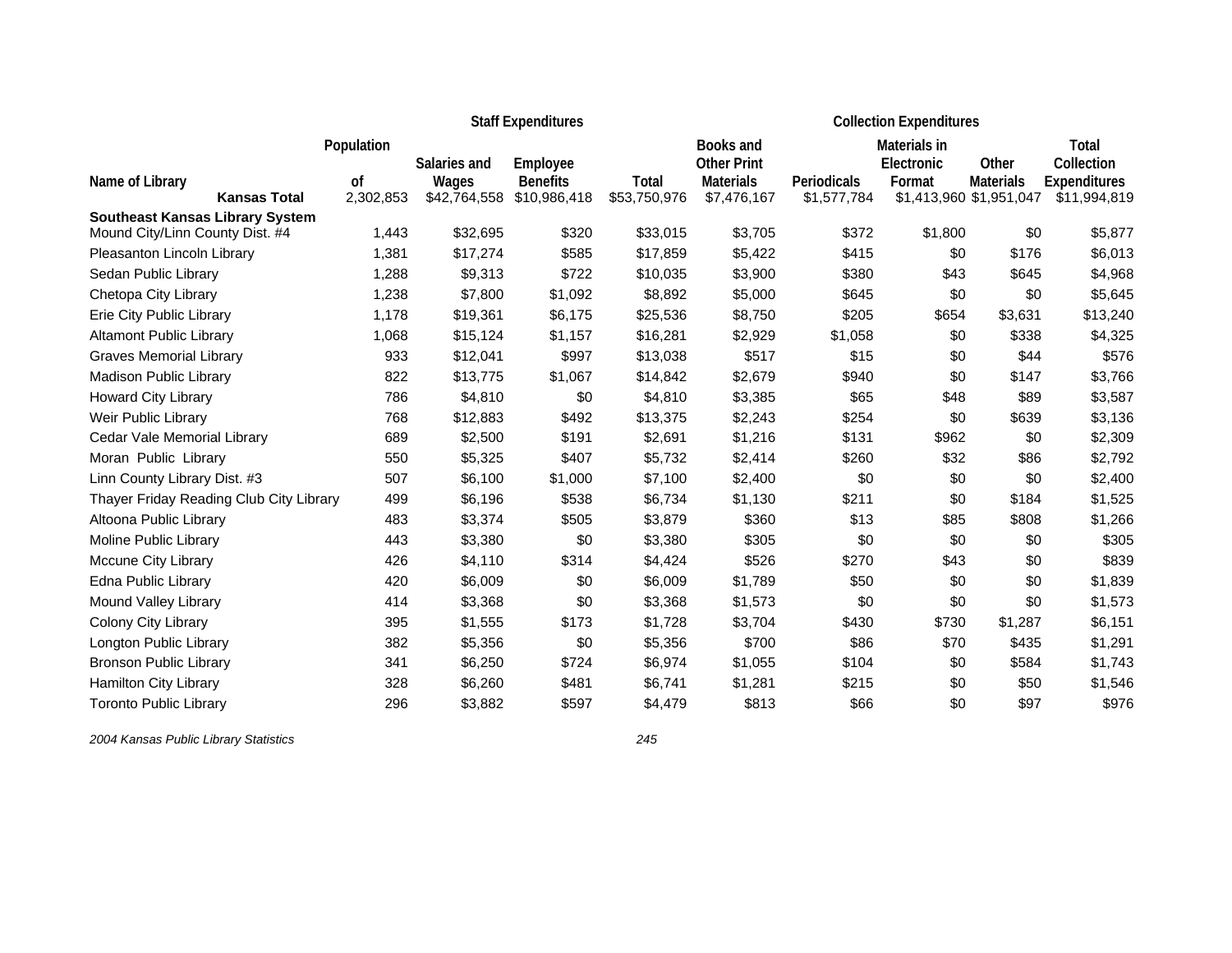|                                        |               |              | <b>Staff Expenditures</b> |              | <b>Collection Expenditures</b>  |                    |                            |                         |                     |  |
|----------------------------------------|---------------|--------------|---------------------------|--------------|---------------------------------|--------------------|----------------------------|-------------------------|---------------------|--|
|                                        | Population    | Salaries and | Employee                  |              | Books and<br><b>Other Print</b> |                    | Materials in<br>Electronic | Other                   | Total<br>Collection |  |
| Name of Library                        | <sub>of</sub> | Wages        | <b>Benefits</b>           | Total        | <b>Materials</b>                | <b>Periodicals</b> | Format                     | <b>Materials</b>        | <b>Expenditures</b> |  |
| <b>Kansas Total</b>                    | 2,302,853     | \$42,764,558 | \$10,986,418              | \$53,750,976 | \$7,476,167                     | \$1,577,784        |                            | \$1,413,960 \$1,951,047 | \$11,994,819        |  |
| <b>Southeast Kansas Library System</b> |               |              |                           |              |                                 |                    |                            |                         |                     |  |
| <b>Prescott City Library</b>           | 281           | \$3,813      | \$0                       | \$3,813      | \$90                            | \$15               | \$0                        | \$0                     | \$105               |  |
| Grenola Public                         | 224           | \$5,026      | \$375                     | \$5,401      | \$1,075                         | \$50               | \$0                        | \$269                   | \$1,394             |  |
| <b>Walnut Public Library</b>           | 221           | \$2,196      | \$314                     | \$2,510      | \$560                           | \$102              | \$0                        | \$0                     | \$662               |  |
| <b>Hepler City Library</b>             | 153           | \$2,106      | \$174                     | \$2,280      | \$354                           | \$11               | \$1,115                    | \$0                     | \$1,480             |  |
| <b>Fall River Public Library</b>       | 153           | \$2,086      | \$0                       | \$2,086      | \$805                           | \$0                | \$0                        | \$0                     | \$805               |  |
| Savonburg Public Library               | 91            | \$3,524      | \$735                     | \$4,259      | \$378                           | \$188              | \$0                        | \$84                    | \$650               |  |
| Havana Library                         | 86            | \$1,500      | \$200                     | \$1,700      | \$130                           | \$0                | \$0                        | \$0                     | \$130               |  |
| <b>System Total</b>                    | 144.758       | \$2,726,925  | \$535,799                 | \$3,262,724  | \$491,228                       | \$75,258           | \$15,070                   | \$120,423               | \$701,979           |  |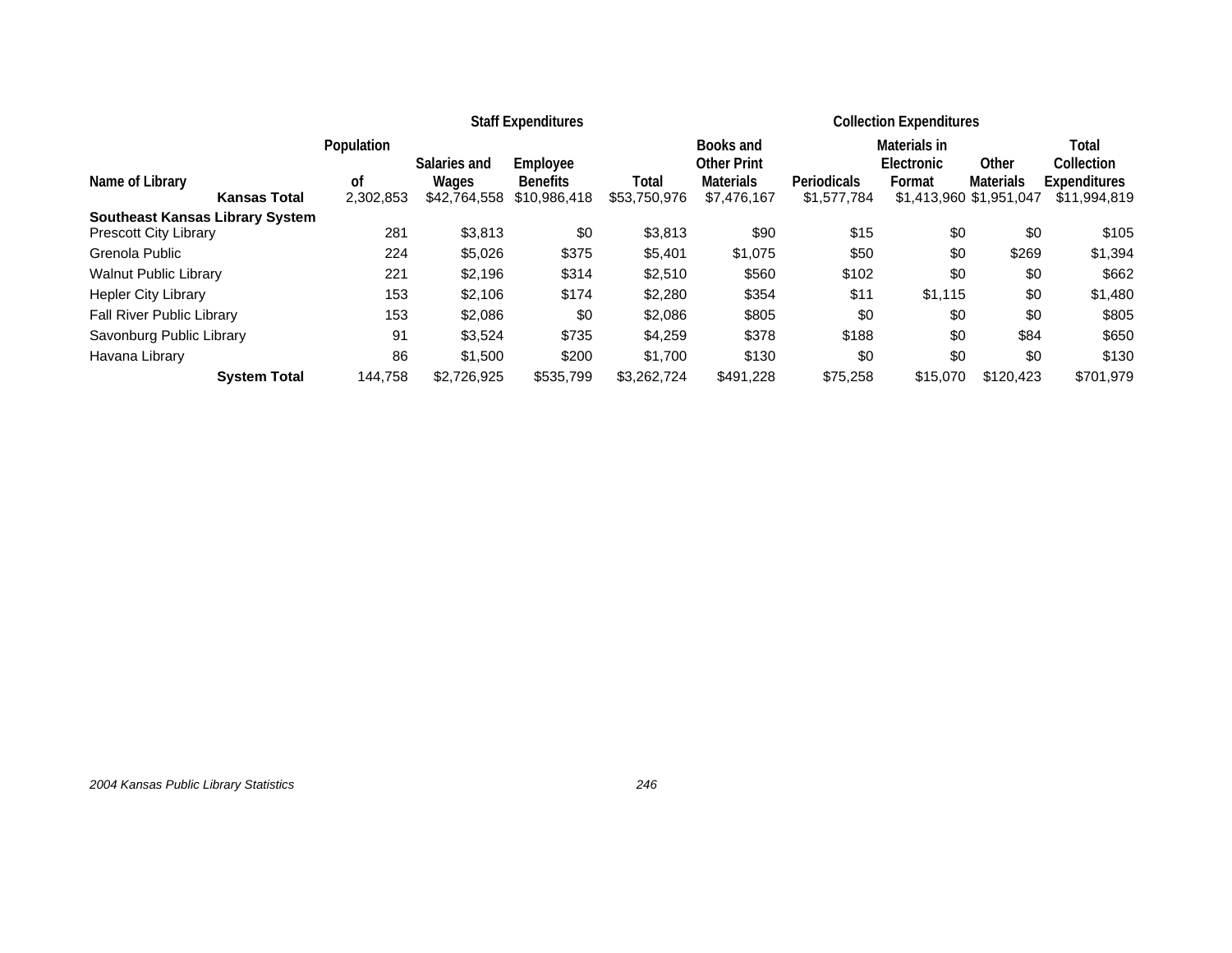|                                                                        |                 |              | <b>Staff Expenditures</b>       | <b>Collection Expenditures</b> |                    |             |              |                         |                     |
|------------------------------------------------------------------------|-----------------|--------------|---------------------------------|--------------------------------|--------------------|-------------|--------------|-------------------------|---------------------|
|                                                                        | Population      |              |                                 |                                | Books and          |             | Materials in |                         | Total               |
|                                                                        |                 | Salaries and | Employee                        |                                | <b>Other Print</b> |             | Electronic   | Other                   | Collection          |
| Name of Library<br><b>Kansas Total</b>                                 | 0f<br>2,302,853 | Wages        | <b>Benefits</b><br>\$10,986,418 | <b>Total</b>                   | <b>Materials</b>   | Periodicals | Format       | <b>Materials</b>        | <b>Expenditures</b> |
|                                                                        |                 | \$42,764,558 |                                 | \$53,750,976                   | \$7,476,167        | \$1,577,784 |              | \$1,413,960 \$1,951,047 | \$11,994,819        |
| <b>Southwest Kansas Library System</b><br>Finney County Public Library | 39,176          | \$347,147    | \$99,342                        | \$446,489                      | \$49,219           | \$11,344    | \$750        | \$12,341                | \$73,654            |
| Dodge City Public Library                                              | 25,568          | \$453,834    | \$118,485                       | \$572,319                      | \$70,497           | \$7,878     | \$1,155      | \$14,494                | \$94,024            |
| Liberal Memorial Library                                               | 20,067          | \$274,615    | \$66,180                        | \$340,795                      | \$59,134           | \$11,145    | \$2,026      | \$21,340                | \$93,645            |
| <b>Grant County Library</b>                                            | 7,745           | \$246,266    | \$68,034                        | \$314,300                      | \$26,104           | \$6,033     | \$863        | \$11,000                | \$44,000            |
| <b>Stevens County Library</b>                                          | 5,389           | \$149,735    | \$39,333                        | \$189,068                      | \$41,500           | \$5,600     | \$4,000      | \$31,000                | \$82,100            |
| <b>Scott County Library</b>                                            | 4,806           | \$82,595     | \$8,026                         | \$90,621                       | \$23,053           | \$5,110     | \$6,275      | \$0                     | \$34,438            |
| Kearny County Library                                                  | 4,591           | \$108,916    | \$52,484                        | \$161,400                      | \$23,717           | \$3,484     | \$2,624      | \$10,649                | \$40,474            |
| Elkhart/Morton County Library                                          | 3,317           | \$157,007    | \$51,530                        | \$208,537                      | \$10,500           | \$2,153     | \$700        | \$3,470                 | \$16,823            |
| Haskell Township Library                                               | 3,049           | \$42,349     | \$7,506                         | \$49,855                       | \$5,058            | \$1,417     | \$117        | \$1,788                 | \$8,380             |
| Hamilton County Public Library                                         | 2,666           | \$68,879     | \$14,174                        | \$83,053                       | \$14,802           | \$1,578     | \$970        | \$3,590                 | \$20,940            |
| Wichita County Library                                                 | 2,447           | \$26,444     | \$2,587                         | \$29,031                       | \$8,624            | \$1,916     | \$210        | \$906                   | \$11,656            |
| <b>Stanton County Public Library</b>                                   | 2,404           | \$77,607     | \$38,234                        | \$115,841                      | \$14,690           | \$1,000     | \$1,250      | \$0                     | \$16,940            |
| <b>Cimarron City Library</b>                                           | 2,036           | \$53,167     | \$12,000                        | \$65,167                       | \$9,496            | \$1,798     | \$302        | \$3,687                 | \$15,283            |
| Dighton/Lane County Library                                            | 1,946           | \$29,380     | \$3,532                         | \$32,912                       | \$6,533            | \$479       | \$50         | \$270                   | \$7,332             |
| Dudley Township Library                                                | 1,775           | \$3,120      | \$0                             | \$3,120                        | \$5,000            | \$0         | \$0          | \$0                     | \$5,000             |
| Meade Public Library                                                   | 1,658           | \$45,359     | \$5,132                         | \$50,491                       | \$4,829            | \$1,540     | \$1,115      | \$0                     | \$7,484             |
| Montezuma Township Library                                             | 1,645           | \$16,640     | \$0                             | \$16,640                       | \$5,800            | \$84        | \$0          | \$0                     | \$5,884             |
| Kinsley                                                                | 1,551           | \$44,550     | \$15,015                        | \$59,565                       | \$5,250            | \$1,973     | \$0          | \$3,821                 | \$11,044            |
| Greeley County Public Library                                          | 1,420           | \$26,339     | \$2,574                         | \$28,913                       | \$4,322            | \$868       | \$0          | \$1,968                 | \$7,158             |
| Ness City Public Library                                               | 1,403           | \$35,125     | \$18,704                        | \$53,829                       | \$7,523            | \$700       | \$60         | \$859                   | \$9,142             |
| Coldwater-Wilmore Regional Library                                     | 1,200           | \$30,802     | \$7,730                         | \$38,532                       | \$5,105            | \$565       | \$0          | \$1,553                 | \$7,223             |
| Spearville Township Library                                            | 1,191           | \$26,003     | \$2,158                         | \$28,161                       | \$2,871            | \$643       | \$0          | \$0                     | \$3,514             |
| Plains Community Library                                               | 1,180           | \$33,795     | \$2,585                         | \$36,380                       | \$7,229            | \$1,055     | \$32         | \$154                   | \$8,470             |
| Ashland Library                                                        | 951             | \$25,977     | \$6,004                         | \$31,981                       | \$3,567            | \$1,543     | \$0          | \$0                     | \$5,110             |